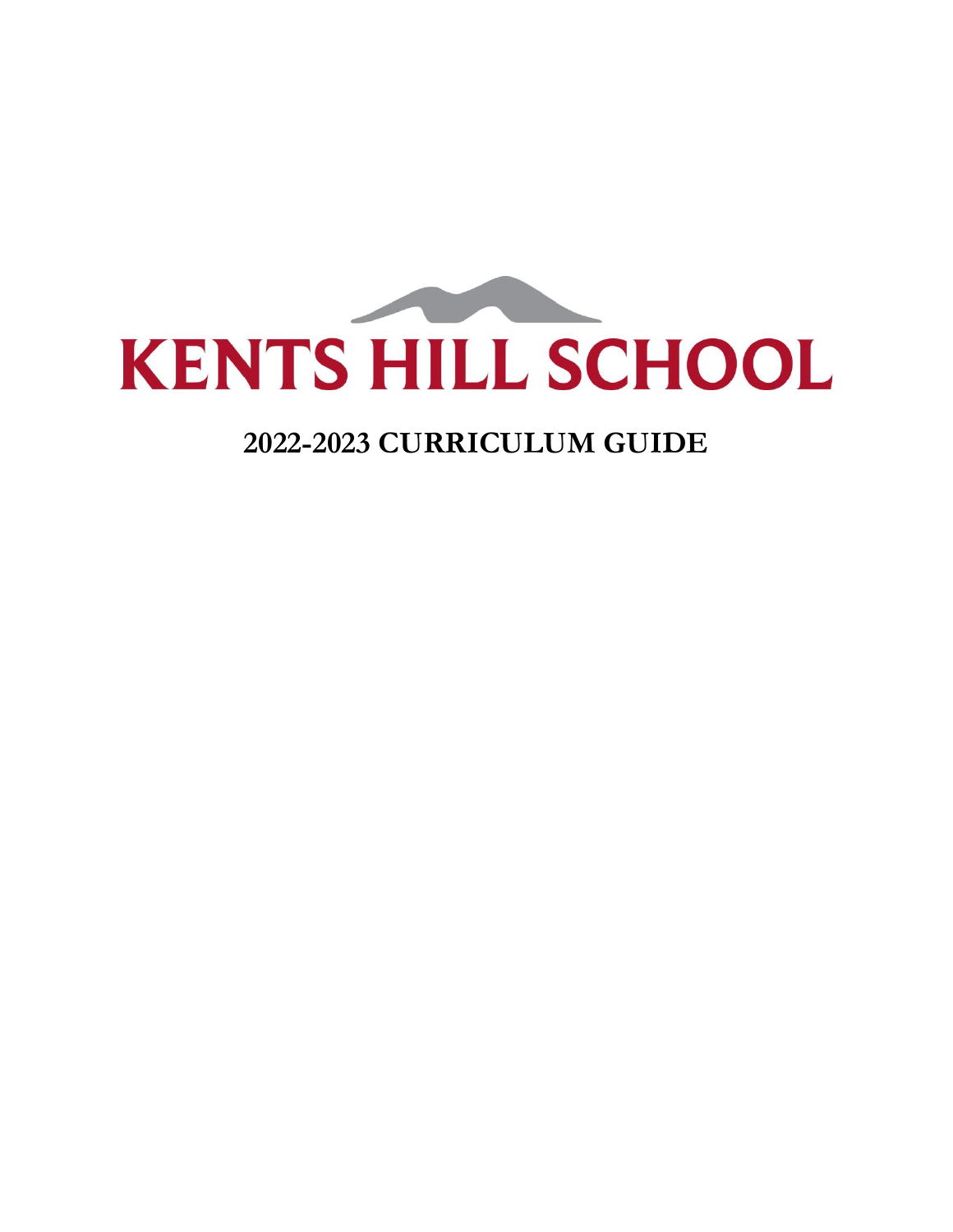# Contents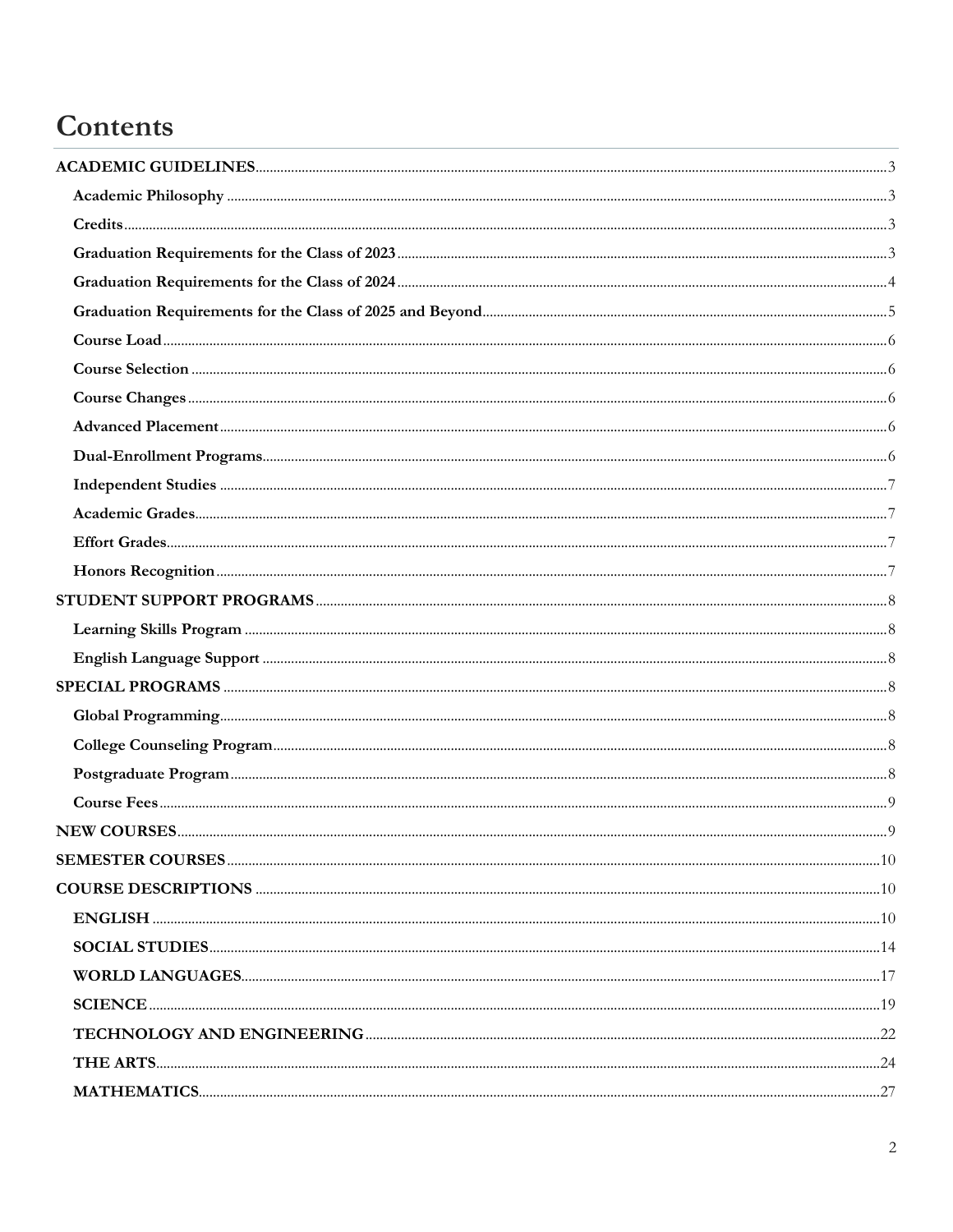# <span id="page-2-1"></span><span id="page-2-0"></span>**Academic Philosophy**

In a rigorous yet supportive academic community where self-discovery and ethical scholarship are highly prized, we prepare each student to appreciate and value the joys and responsibilities of life-long learning; the creative wonder of the arts; the beauty and fragility of our shared environment; and the importance of diversity of thought and experience.

# **Credits**

Kents Hill School awards 1 credit for each successfully completed yearlong course and 1/2 credit for each semester course. Successful completion of each yearlong course entails earning two semester grades that, when averaged together, result in a passing grade for the year. Students may receive 1/2 credit by earning a passing grade for one semester but failing the course for the year.

Kents Hill School also awards 1/2 credit to students who enroll for part of a school year. Students joining Kents Hill prior to the end of the first quarter will be treated as full-year students and may earn credit accordingly; students who enroll after the first quarter concludes will be treated as midyear students and receive 1/2 credit for each successfully completed course. With the noteworthy exception of students participating in the academic exchange program, students who leave Kents Hill School before the end of the year will be awarded 1/2 credit for each successfully completed Semester 1 course.

# **Graduation Requirements for the Class of 2023**

Students planning to graduate in 2023 must fulfill the requirements below to receive a Kents Hill diploma. In exceptional circumstances, waivers may be granted for some requirements; all waivers must be approved by the Dean of Academics and the Director of College Counseling. Please note that students must be enrolled until graduation and may not graduate early.

| 4-Year Students              |                                                                                 |
|------------------------------|---------------------------------------------------------------------------------|
| Arts                         | 2 credits (1/2 credit must be in Visual Arts and 1/2 credit in Performing Arts) |
| English                      | 4 credits (each student must be enrolled in an English course at all times)     |
| <b>Environmental Studies</b> | $1/2$ credit                                                                    |
| <b>Mathematics</b>           | 3 credits (including Algebra 1, Geometry, and Algebra 2 or beyond)              |
| Science                      | 3 credits (2 of which must be in Biology and either Chemistry or Physics)       |
| Social Studies               | 3 credits (including 1 credit of United States History)                         |
| World Languages              | 2 credits and completion of Level 200 in one language                           |

Total Kents Hill credits required to graduate: 20 (including additional coursework in any of the subjects listed above).

| 3-Year Students              |                                                                                                               |
|------------------------------|---------------------------------------------------------------------------------------------------------------|
| Arts                         | 2 credits (1/2 credit must be in Visual Arts and 1/2 credit in Performing Arts)                               |
| English                      | 3 credits (each student must be enrolled in an English course at all times and accrue 4 credits of English    |
|                              | total in order to graduate from high school)                                                                  |
| <b>Environmental Studies</b> | $1/2$ credit                                                                                                  |
| <b>Mathematics</b>           | 2 credits (including Algebra 1, Geometry, and Algebra 2 or beyond)                                            |
| Science                      | 2 credits (including 1 credit of Chemistry or Physics and 1 credit of a Life Science if not previously taken) |
| Social Studies               | 2 credits (including 1 credit of United States History)                                                       |
| World Languages              | 1 credit and completion of Level 200 in one language                                                          |

Total Kents Hill credits required to graduate: 15 (including additional coursework in any of the subjects listed above).

| 2-Year Students              |                                                                                                            |
|------------------------------|------------------------------------------------------------------------------------------------------------|
| Arts                         | 1/2 credit (which may be fulfilled by either Visual Arts or Performing Arts)                               |
| English                      | 2 credits (each student must be enrolled in an English course at all times and accrue 4 credits of English |
|                              | total in order to graduate from high school)                                                               |
| <b>Environmental Studies</b> | $1/2$ credit                                                                                               |
| Mathematics                  | 1 credit (including Algebra 2 or beyond)                                                                   |
| Science                      | 1 credit (including 1 credit of a Life Science if not previously taken)                                    |
| Social Studies               | 1 credits (including 1 credit of United States History if not previously taken)                            |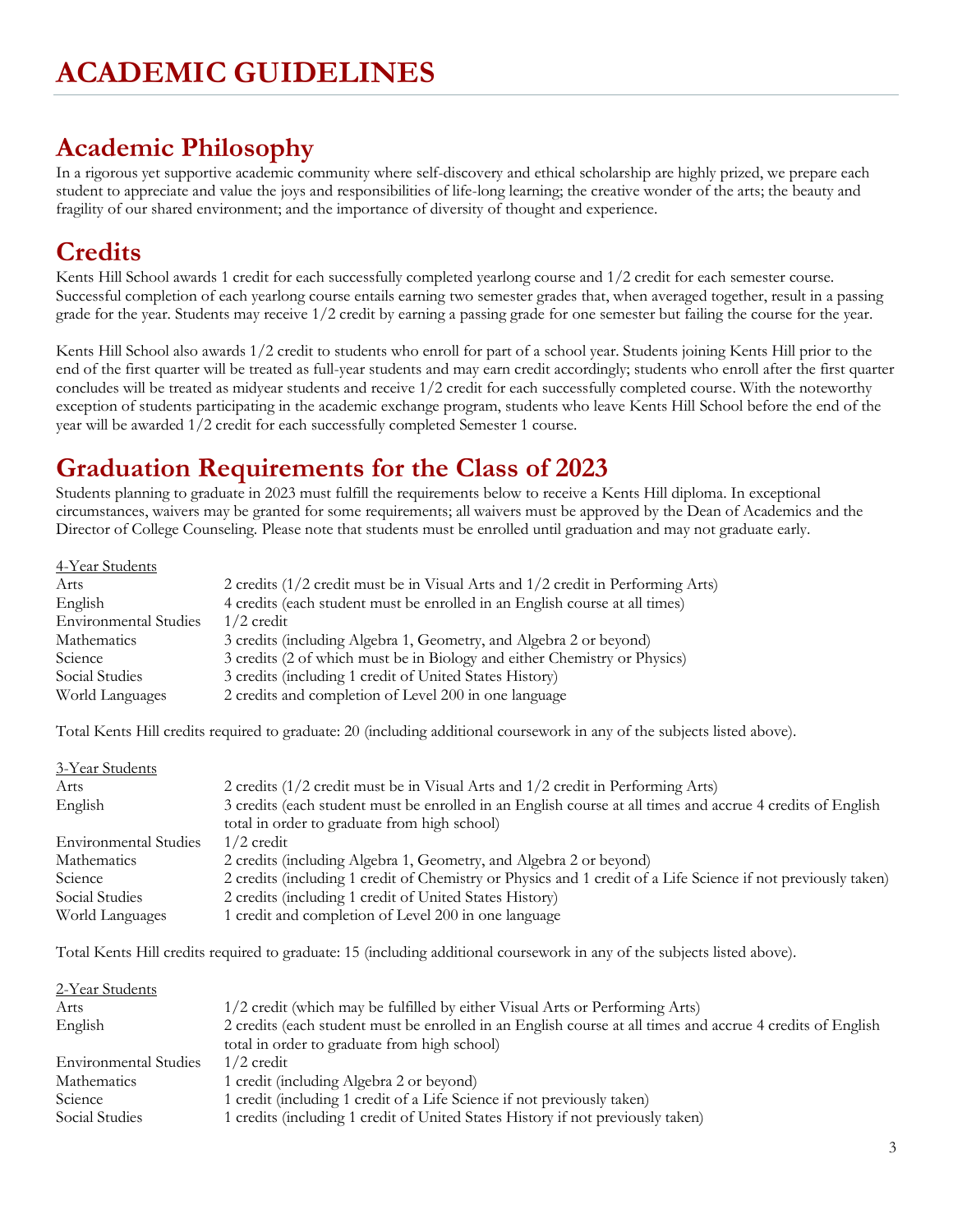World Languages 1 credit and completion of Level 200 in one language (if not previously taken)

Total Kents Hill credits required to graduate: 10 (including additional coursework in any of the subjects listed above).

| 1-Year Students |                                                                                                           |
|-----------------|-----------------------------------------------------------------------------------------------------------|
| Arts            | 1/2 credit (which may be fulfilled by either Visual Arts or Performing Arts)                              |
| English         | 1 credit (each student must be enrolled in an English course at all times and accrue 4 credits of English |
|                 | total in order to graduate from high school)                                                              |
| Mathematics     | 1 credit of Algebra 2 if not previously taken                                                             |
| Science         | 1 credit of a Life Science if not previously taken                                                        |
| Social Studies  | 1 credit of United States History if not previously taken                                                 |
| World Languages | 1 credit and completion of Level 200 in one language if not previously taken                              |

Total Kents Hill credits required to graduate: 5 (including additional coursework in any of the subjects listed above).

# **Graduation Requirements for the Class of 2024**

Students planning to graduate in 2024 must fulfill the requirements below to receive a Kents Hill diploma. In exceptional circumstances, waivers may be granted for some requirements; all waivers must be approved by the Dean of Academics and the Director of College Counseling. Please note that students must be enrolled until graduation and may not graduate early.

| 4-Year Students |                                                                                                             |
|-----------------|-------------------------------------------------------------------------------------------------------------|
| Arts            | 3 credits (1 credit must be in Visual Arts and 1 credit in Performing Arts)                                 |
| English         | 4 credits (each student must be enrolled in an English course at all times)                                 |
| Mathematics     | 3 credits (including Algebra 1, Geometry, and Algebra 2 or beyond)                                          |
| Science         | 4 credits (including 1 credit of Biology, 1 credit of Chemistry or Physics, and 1 credit of Enviro Studies) |
| Social Studies  | 4 credits (including 1 credit of United States History)                                                     |
| World Languages | 2 credits and completion of Level 200 in one language                                                       |

Total Kents Hill credits required to graduate: 20

| 3-Year Students    |                                                                                                                                                            |
|--------------------|------------------------------------------------------------------------------------------------------------------------------------------------------------|
| Arts               | 2 credits (1 credit must be in Visual Arts and 1 credit in Performing Arts)                                                                                |
| English            | 3 credits (each student must be enrolled in an English course at all times and accrue 4 credits of English<br>total in order to graduate from high school) |
| <b>Mathematics</b> | 2 credits (including Geometry and Algebra 2 or beyond)                                                                                                     |
| Science            | 3 credits (including 1 credit of Chemistry or Physics and 1 credit of Enviro Studies)                                                                      |
| Social Studies     | 3 credits (including 1 credit of United States History)                                                                                                    |
| World Languages    | 2 credits and completion of Level 200 in one language                                                                                                      |

Total Kents Hill credits required to graduate: 15

| 2 credits (each student must be enrolled in an English course at all times and accrue 4 credits of English    |
|---------------------------------------------------------------------------------------------------------------|
|                                                                                                               |
|                                                                                                               |
| 2 credits (including 1 credit of Chemistry or Physics if not previously taken and 1 credit of Enviro Studies) |
|                                                                                                               |
|                                                                                                               |
|                                                                                                               |

Total Kents Hill credits required to graduate: 10

| 1-Year Students               |                                                                                                                                                           |
|-------------------------------|-----------------------------------------------------------------------------------------------------------------------------------------------------------|
| Arts                          | 1 credit (which may be fulfilled by either Visual Arts or Performing Arts)                                                                                |
| English                       | 1 credit (each student must be enrolled in an English course at all times and accrue 4 credits of English<br>total in order to graduate from high school) |
| <b>Mathematics</b><br>Science | 1 credit of Algebra 2 if not previously taken<br>1 credit (which must be Enviro Studies if not previously taken)                                          |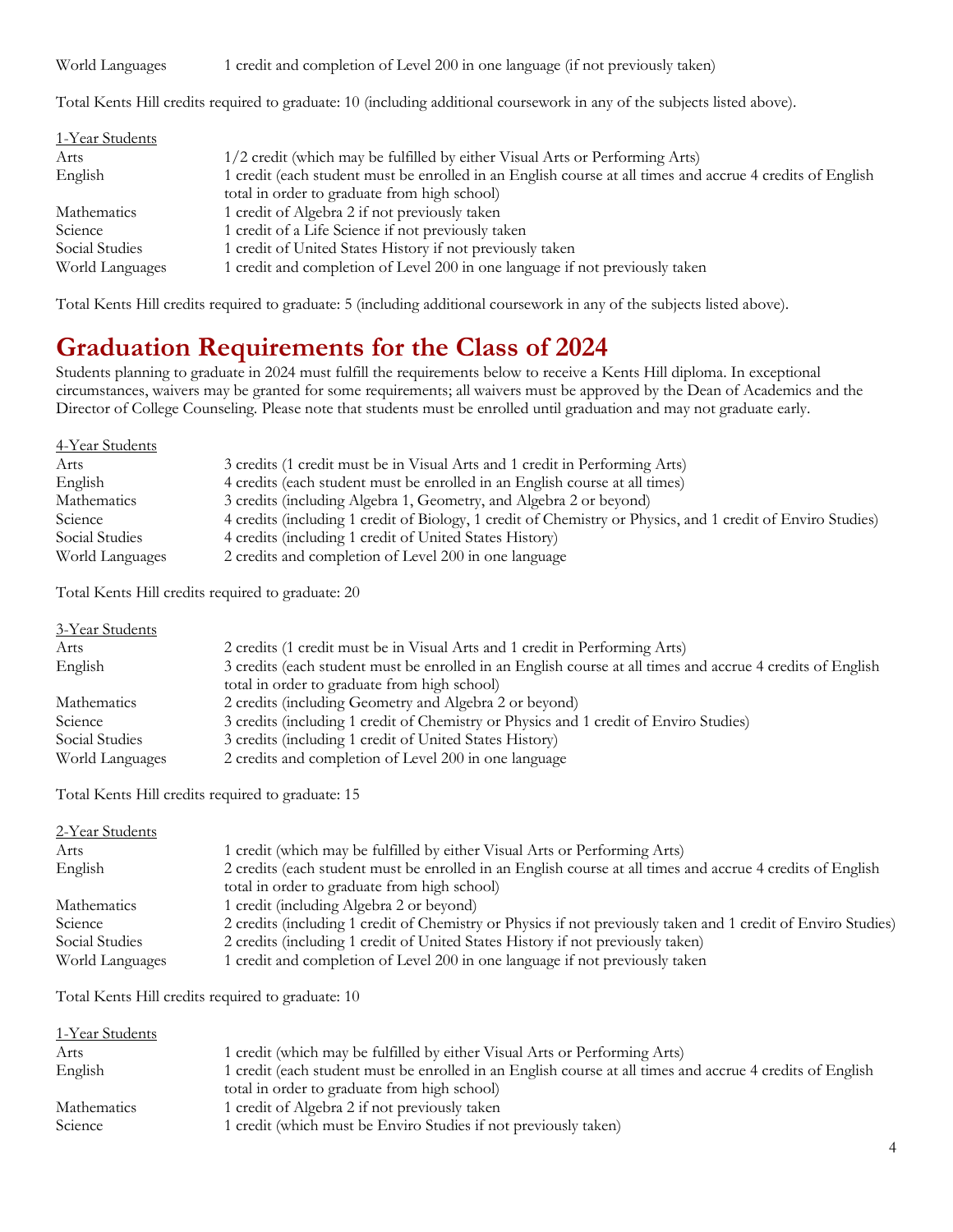| Social Studies  | 1 credit (which must be United States History if not previously taken)       |
|-----------------|------------------------------------------------------------------------------|
| World Languages | 1 credit and completion of Level 200 in one language if not previously taken |

Total Kents Hill credits required to graduate: 5

# **Graduation Requirements for the Class of 2025 and Beyond**

Students planning to graduate in 2025 or thereafter must fulfill the requirements below to receive a Kents Hill diploma. In exceptional circumstances, waivers may be granted for some requirements; all waivers must be approved by the Dean of Academics and the Director of College Counseling. Please note that students must be enrolled until graduation and may not graduate early.

### **4-YEAR STUDENTS**

| Humanities           |                                                                                                             |
|----------------------|-------------------------------------------------------------------------------------------------------------|
| English              | 4 credits (each student must be enrolled in an English course at all times)                                 |
| Social Studies       | 4 credits (including 1 credit of United States History)                                                     |
| World Languages      | 2 credits and completion of Level 200 in one language                                                       |
| <b>STEAM</b>         |                                                                                                             |
| Science              | 3 credits (including 1 credit of Biology, 1 credit of Chemistry or Physics, and 1 credit of Enviro Studies) |
| Tech and Engineering | 2 credits                                                                                                   |
| The Arts             | 2 credits (1/2 credit must be in Visual Arts and 1/2 credit in Performing Arts)                             |
| Mathematics          | 3 credits (including Algebra 1, Geometry, and Algebra 2 or beyond)                                          |

Total Kents Hill credits required to graduate: 20

### **3-YEAR STUDENTS**

### **Humanities**

| 3 credits (each student must be enrolled in an English course at all times and accrue 4 credits of English<br>total in order to graduate from high school) |
|------------------------------------------------------------------------------------------------------------------------------------------------------------|
| 3 credits (including 1 credit of United States History)                                                                                                    |
| 2 credits and completion of Level 200 in one language                                                                                                      |
|                                                                                                                                                            |
| 2 credits (including 1 credit of Chemistry or Physics and 1 credit of a Life Science if not previously taken)                                              |
| 2 credits                                                                                                                                                  |
| 2 credits (1/2 credit must be in Visual Arts and 1/2 credit in Performing Arts)                                                                            |
| 2 credits (including Geometry and Algebra 2 or beyond)                                                                                                     |
|                                                                                                                                                            |

Total Kents Hill credits required to graduate: 15

### **2-YEAR STUDENTS**

| Humanities           |                                                                                                                                                            |
|----------------------|------------------------------------------------------------------------------------------------------------------------------------------------------------|
| English              | 2 credits (each student must be enrolled in an English course at all times and accrue 4 credits of English<br>total in order to graduate from high school) |
| Social Studies       | 2 credits (including 1 credit of United States History if not previously taken)                                                                            |
| World Languages      | 1 credit and completion of Level 200 in one language if not previously taken                                                                               |
| <b>STEAM</b>         |                                                                                                                                                            |
| Science              | 1 credit (including 1 credit of a Life Science if not previously taken)                                                                                    |
| Tech and Engineering | 1 credit                                                                                                                                                   |
| The Arts             | 1/2 credit (which may be fulfilled by either Visual Arts or Performing Arts)                                                                               |
| Mathematics          | 1 credit (including Algebra 2 or beyond)                                                                                                                   |

Total Kents Hill credits required to graduate: 10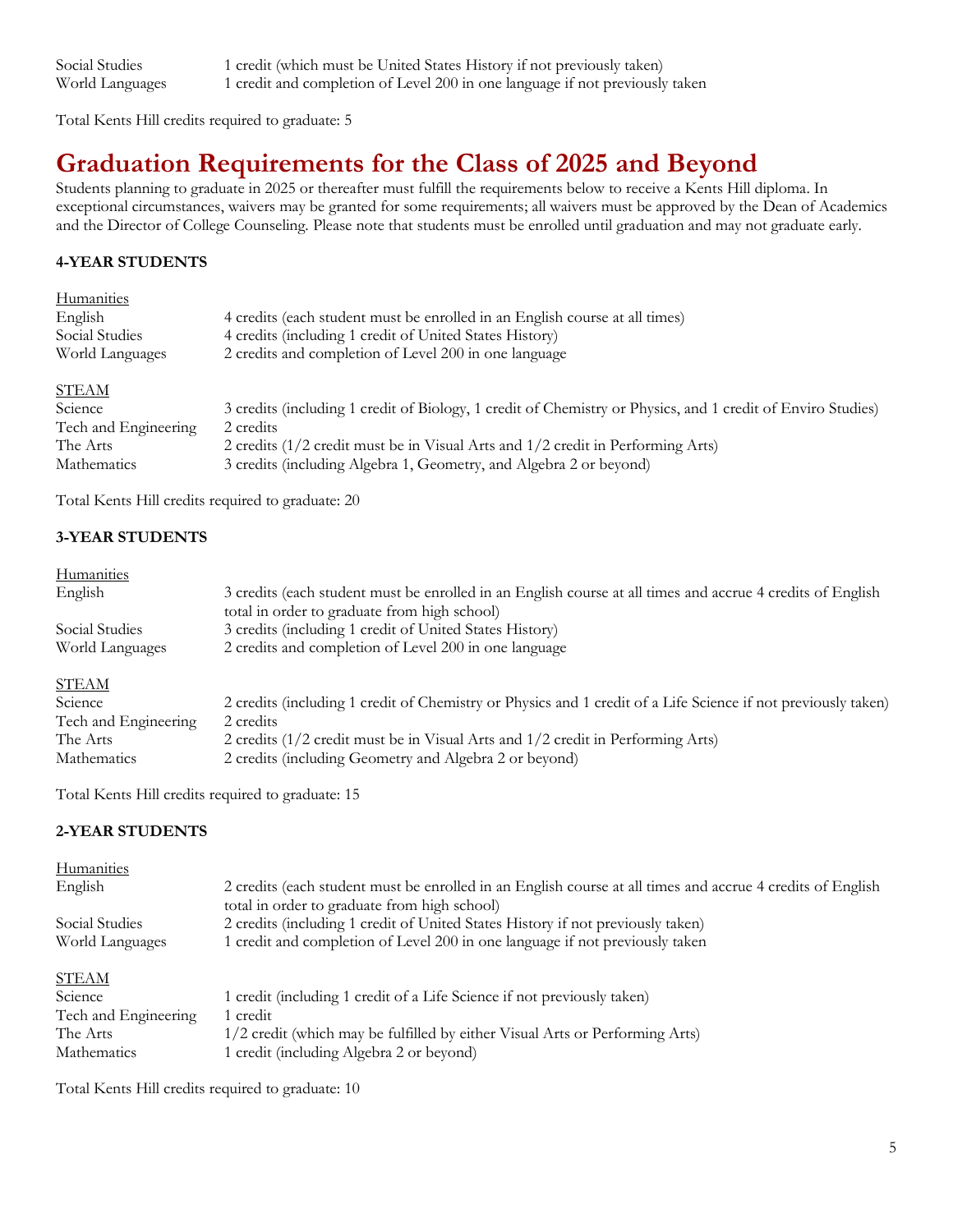### **1-YEAR STUDENTS**

| Humanities           |                                                                                                           |
|----------------------|-----------------------------------------------------------------------------------------------------------|
| English              | 1 credit (each student must be enrolled in an English course at all times and accrue 4 credits of English |
|                      | total in order to graduate from high school)                                                              |
| Social Studies       | 1 credit (which must be United States History if not previously taken)                                    |
| World Languages      | 1 credit and completion of Level 200 in one language if not previously taken                              |
|                      |                                                                                                           |
| <b>STEAM</b>         |                                                                                                           |
| Science              | 1 credit of a Life Science if not previously taken                                                        |
| Tech and Engineering | 1 credit (suggested but not required)                                                                     |
| The Arts             | 1/2 credit (which may be fulfilled by either Visual Arts or Performing Arts)                              |
| Mathematics          | 1 credit of Algebra 2 if not previously taken                                                             |

Total Kents Hill credits required to graduate: 5

## **Course Load**

Students in grades 9-12 must be enrolled in 6 classes at all times. Exceptions to this policy are rare and must be approved by the Dean of Academics and, for students in Grades 11 and 12, the Director of College Counseling.

Students with sufficient credits, both aggregate and departmental, are promoted to the next grade level according to these guidelines:

| 10th grade:             | 5 credits, including 1 of English and 1 of mathematics                                                             |
|-------------------------|--------------------------------------------------------------------------------------------------------------------|
| 11 <sup>th</sup> grade: | 10 credits, including 2 of English, 2 of mathematics, 1 of social studies, and 1 of science                        |
| 12th grade:             | 15 credits, including 3 of English, 2 of mathematics, 2 of social studies, 2 of science, and 1 in a world language |
| Postgraduate:           | High School diploma                                                                                                |

## <span id="page-5-0"></span>**Course Selections**

Students are encouraged to carry challenging but manageable course loads. Schedules are finalized toward the end of July based on grades, teacher recommendations, enrollment numbers, scheduling conflicts, and departmental permissions. Every effort is made to provide the best schedule for each student, and the Dean of Academics, the College Counseling Office, and faculty advisors work closely to ensure that students have strong academic records to present to colleges.

## <span id="page-5-1"></span>**Course Changes**

Course changes may be made during the first two weeks of the fall semester and the first week of the spring semester. Students must obtain permission from the Dean of Academics and, in the case of juniors, seniors, and postgraduates, their college counselors.

## **Advanced Placement**

Advanced Placement courses are rigorous classes that follow College Board syllabi and culminate in external exams each May. All Advanced Placement students are required to take AP exams and pay the requisite fees. Students who wish to enroll in AP courses must have strong academic backgrounds and obtain instructor permission. **Please note that Kents Hill does not allow Grades 9- 12 students to take more than a total of three AP/dual-enrollment classes per school year, as these courses demand considerable time and effort outside of the academic day. Students seeking waivers for this rule must submit special forms and secure the signatures of their parents, advisors, and the Dean of Academics.** See course descriptions for offerings and prerequisites.

## **Dual-Enrollment Programs**

Kents Hill School partners with the University of Maine at Augusta and Thomas College to provide advanced students with opportunities to complete college coursework. Qualified Kents Hill instructors work with college professors to design and teach dual-enrollment courses in STEAM and the Humanities using approved college-level syllabi. Students who complete these courses earn high school credit, as well as college credit from the participating institution. **Please note that Kents Hill does not allow Grades 9-12 students to take more than a total of three AP/dual-enrollment classes per school year, as these courses demand considerable time and effort outside of the academic day. Students seeking waivers for this rule must submit**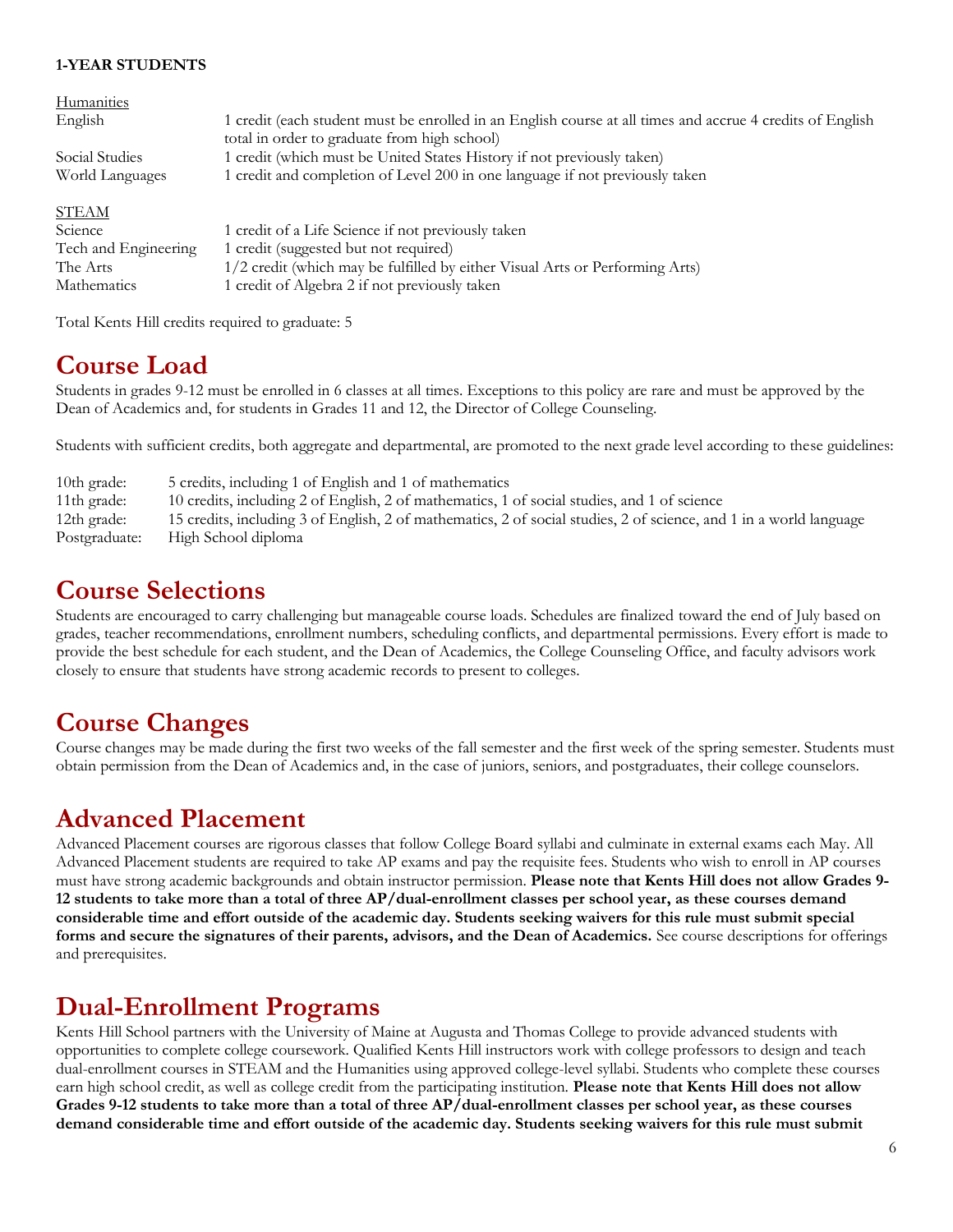**special forms and secure the signatures of their parents, advisors, and the Dean of Academics.** See the course descriptions below for offerings and prerequisites. Additional course fees apply.

# <span id="page-6-0"></span>**Independent Studies**

Any student in Grade 11 or above who wishes to undertake a pass/fail independent study must work with a teacher to create a proposal using Kents Hill's [proposal template.](https://docs.google.com/document/d/1urPElQt9W5XSH0TM5ZCJ0PE5H4wLItu-MMFRACoBSTI/edit?usp=sharing) (Students undertaking especially intensive Independent Studies may petition the Dean of Academics to earn letter grades for their experiences. Interested students should speak to the Dean of Academics directly.) The proposal must have the support of a faculty sponsor and department chair. Students should submit proposals for full-year or Semester 1 independent studies by Monday, May 23, 2022. Proposals for Semester 2 experiences are due Friday, December 15, 2022.

# <span id="page-6-1"></span>**Academic Grades**

| Letter Grade | Numerical                        | Grade Point Equivalent                             |
|--------------|----------------------------------|----------------------------------------------------|
| $A+$         | $100 - 97$                       | 4.3                                                |
| A            | $96 - 93$                        | 4.0                                                |
| $A-$         | $92 - 90$                        | 3.7                                                |
| $B+$         | 89 - 87                          | 3.3                                                |
| B            | $86 - 83$                        | 3.0                                                |
| $B-$         | $82 - 80$                        | 2.7                                                |
| $C+$         | 79 - 77                          | 2.3                                                |
| $\mathsf{C}$ | 76 - 73                          | 2.0                                                |
| $C-$         | 72 - 70                          | 1.7                                                |
| $D+$         | $69 - 67$                        | 1.3                                                |
| D            | $66 - 63$                        | 1.0                                                |
| $D-$         | $62 - 60$                        | 0.7                                                |
| F            |                                  | 59 - 0 (Fails to meet minimum course requirements) |
| W/P          | Withdrawn with a passing grade   |                                                    |
| W/F          | Withdrawn with a failing grade   |                                                    |
| <b>INC</b>   | Incomplete                       |                                                    |
| MW           | Medical withdrawal               |                                                    |
| P            | Pass (Meets course requirements) |                                                    |

Semester grades appear on the school transcript; cumulative GPA is recalculated at the end of each semester.

# <span id="page-6-2"></span>**Effort Grades**

Effort grades assess areas such as class attendance, class preparation, homework, participation, initiative and motivation, and the degree of care exhibited in the work. The following effort grades are awarded:

- 1. **Excellent:** Identifies excellent effort, represented by active class participation, thorough study and preparation, and an eager attempt to master the material of the course.
- 2. **Satisfactory:** Indicates good class participation and adequate fulfillment of course assignments carefully prepared and submitted on time.
- 3. **Needs Improvement:** Represents little effort, reflected in occasional unexcused absences or lateness, lack of preparation for class or inattentiveness in class, some failure to submit work, poorly prepared work, and/or failure to seek help.
- 4. **Unacceptable:** Reflects a consistent failure to complete assignments, a lack of class participation, failure to seek extra help, consistent inability to participate in class when called upon, and lack of initiative in making up missed work.

Effort grades do not appear on the school transcript.

# <span id="page-6-3"></span>**Honors Recognition**

At the end of each semester, Kents Hill School recognizes those students who have attained academic excellence and/or excellent effort in their studies at Convocation. The Honor Roll is defined as:

| Honors with Distinction | An academic average of at least 4.0 | No grade below A- |
|-------------------------|-------------------------------------|-------------------|
| <b>Honors</b>           | An academic average of at least 3.5 | No grade below B- |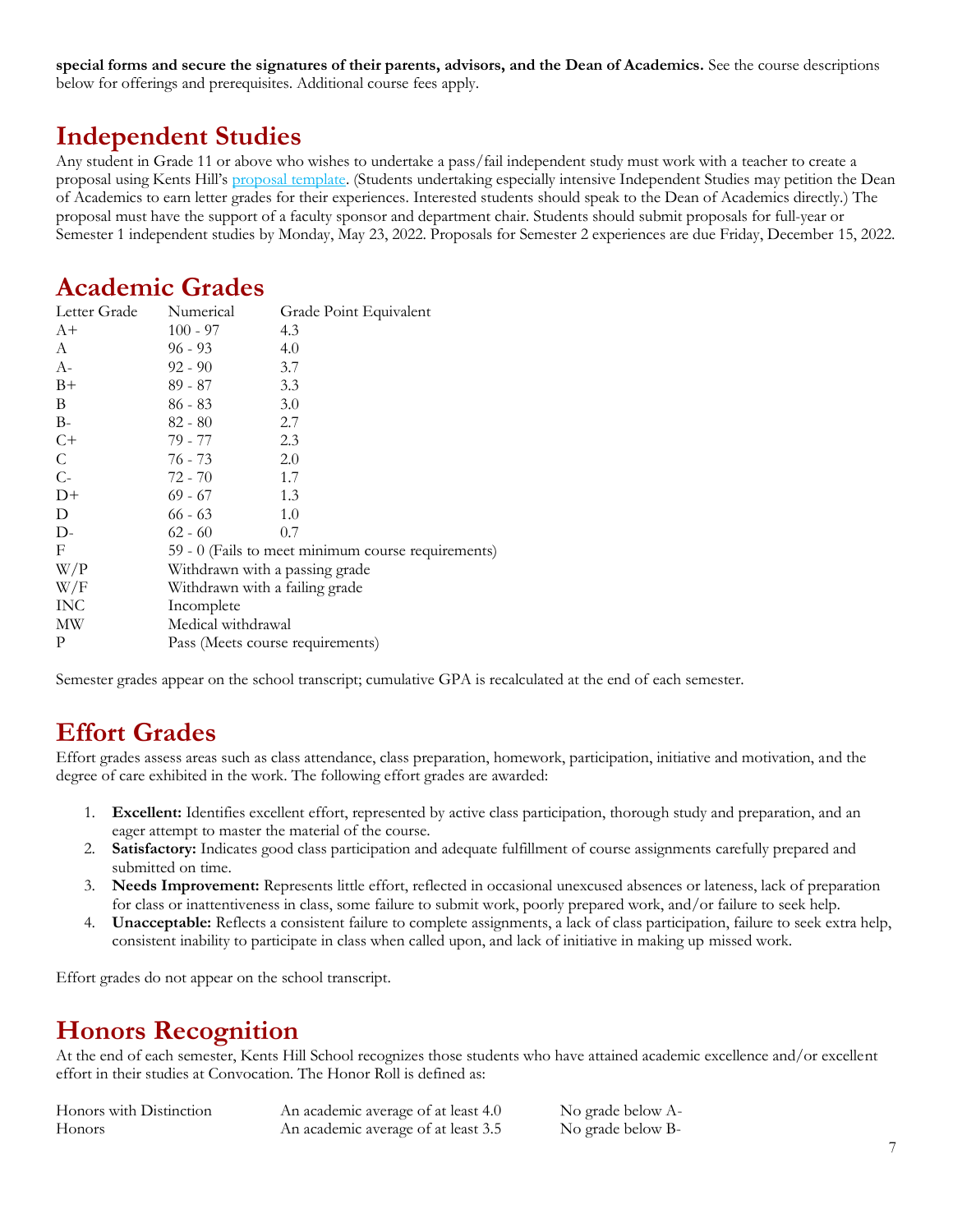# <span id="page-7-0"></span>**STUDENT SUPPORT PROGRAMS**

## <span id="page-7-1"></span>**Learning Skills Program**

Kents Hill School's Learning Skills Program provides academic and organizational support to students who would benefit from extra scaffolding around issues such as time and materials management, study skills, and confidence-building in the academic realm. The Learning Skills Program pairs students with Learning Specialists who are fully committed to ensuring that students thrive in all aspects of school life and are prepared to tackle college and beyond with self-confidence, self-determination, and self-advocacy.

To best fit the needs of individual students and their families, the Learning Skills Program offers three levels of support. Level 1 Support provides private, one on one sessions; three formal meetings with a Learning Specialist each week; and an individualized learning plan focused on strengths, opportunities, and feedback. Level 2 Support provides small-group sessions based on common learning profiles; three meetings with a Learning Specialist per week; and an individualized learning plan. Level 3 Support provides a one-on-one check-in once a week with a Learning Specialist. Additional fees apply for all levels of the Learning Skills Program. Please consult the Admissions Office for specifics.

# <span id="page-7-2"></span>**English Language Support**

English Language Support is available to students who do not speak English as their first language. Working with a Learning Specialist in a small group setting, students strengthen their language abilities through course content while also developing their executive function and advocacy skills. Additional fees apply. Please contact the Admissions Office for specifics.

# **SPECIAL PROGRAMS**

# **Global Programming**

Kents Hill School offers several global learning opportunities throughout the academic year. Options include academic exchanges with international schools, cultural explorations, linguistic excursions, and domestic travel opportunities. International travel destinations have included France, Spain, South Africa, Australia, and various European countries. All students are encouraged to participate in these trips at any stage of their learning. Academic exchanges are offered to sophomores and juniors only; participants are chosen based on an application process and are vetted by the Dean of Academics. Please note that Global Programming for 2022-2023 is subject to change based on COVID-19 travel restrictions.

# <span id="page-7-3"></span>**College Counseling Program**

The College Counseling Office works as a team to support each student and family through the college search, application, and enrollment process. College Counseling begins formal programming with students in the junior year. Through group workshops and individual appointments, college counselors introduce students to a variety of topics, including course selection, how to research colleges, college affordability and financial aid, scholarship opportunities, athletic recruitment and the NCAA eligibility process, and preparation for art and music portfolios and auditions.

Over the course of their relationship, counselors listen as students voice their priorities, interests, and concerns and, using online and print resources as well as their own personal experience and knowledge, help students identify the best possible college fit.

# <span id="page-7-4"></span>**Postgraduate Studies Program**

Kents Hill's Postgraduate Program invites high school graduates to spend a year living and learning in an inclusive, supportive, and vibrant community. Each postgraduate student partners with a faculty mentor to outline key goals and future plans; to find ways to broaden their perspectives and develop cultural competency; and to select the right combination of academic classes to develop the knowledge and skills needed to succeed in college, the workplace, and beyond.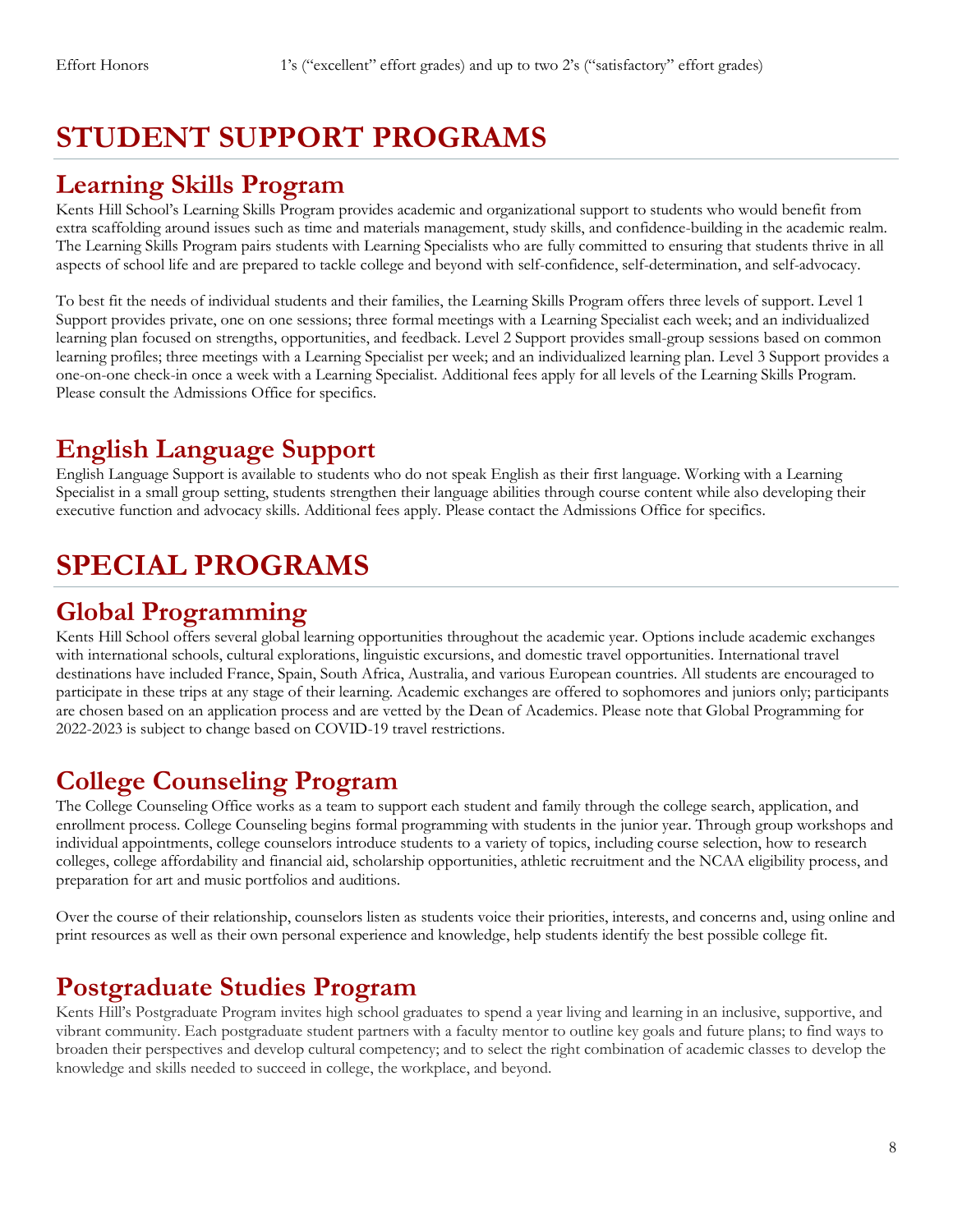# <span id="page-8-0"></span>**Course Fees**

<span id="page-8-1"></span>Some courses require additional fees. See individual course descriptions for specifics.

# **NEW COURSES**

Kents Hill is offering these courses for the first time in 2022-2023. Please see the course descriptions below for more information.

- ENG 421: Rebels in Society and Literature (page 11)
- ENG 431: Athletics in Contemporary Society (page 12)
- ENG 441: Literature and Ethics (page 12)
- ENG 451: An Introduction to Short Fiction (page 12)
- ENG 461: College Preparatory Writing (page 12)
- ENG 471: Topics in Contemporary Literature (page 13)
- ENG 481: An Introduction to Science Fiction (page 13)
- ENG 491: Friendship and Identity in Literature (page 13)
- ENG 510: AP English Language and Composition (page 13)
- SOC 501: AP Human Geography (page 16)
- TE 221: Computer Science Principles (page 22)
- TE 311: An Introduction to Computer Aided Design (page 23)
- TE 321: An Introduction to Web Design (page 23)
- TE 411: Physics and Engineering Fundamentals (page 23)
- TE 421: Advanced Engineering and Robotics (page 23)
- VPA 224: Instrumentation and Performance (page 26)
- VPA 234: Theater and Stagecraft (page 26)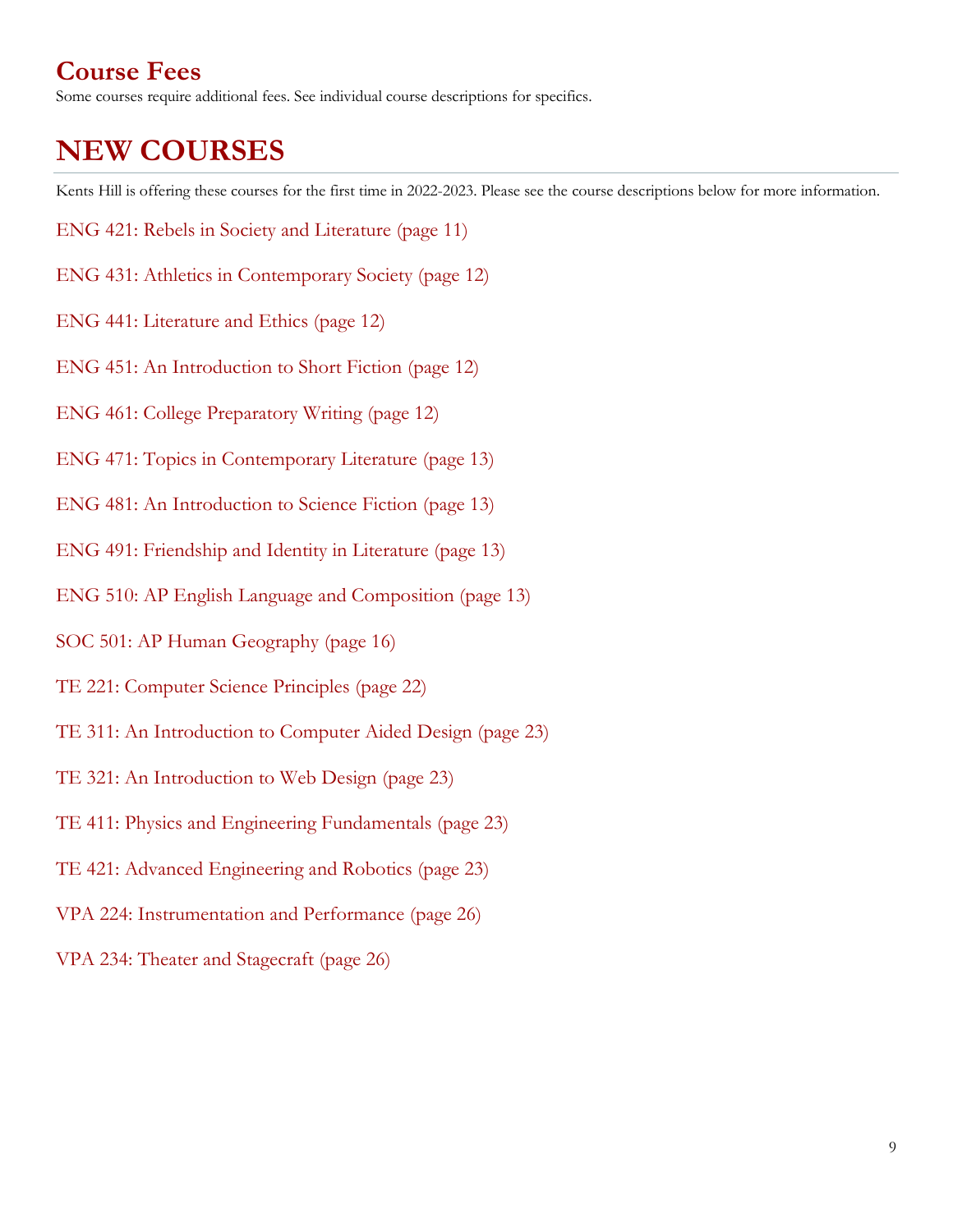# **SEMESTER COURSES**

Kents Hill will offer several semester-length courses in 2022-2023. Please use the table below to guide your course planning.

| Semester 1 Courses: Fall 2022              | Semester 2 Courses: Spring 2023                |
|--------------------------------------------|------------------------------------------------|
| ENG 421: Rebels in Society and Literature  | ENG 421: Rebels in Society and Literature      |
| ENG 431: Athletics in Contemporary Society | ENG 431: Athletics in Contemporary Society     |
| ENG 441: Literature and Ethics             | ENG 471: Topics in Contemporary Literature     |
| ENG 451: An Introduction to Short Fiction  | ENG 481: An Introduction to Science Fiction    |
| ENG 461: College Preparatory Writing       | ENG 491: Friendship and Identity in Literature |
| VPA 202: Electric Composition              | VPA 202: Electric Composition                  |
| VPA 224: Instrumentation and Performance   | VPA 224: Instrumentation and Performance       |
| VPA 234: Theater and Stagecraft            | VPA 234: Theater and Stagecraft                |
| VPA 241: Photography                       | VPA 271: Sculptural Materials and Processes    |
| VPA 244: Music Theory                      | VPA 244: Music Theory                          |
| VPA 291: Green Woodworking                 | VPA 281: Jewelry Making and Metalsmithing      |

# **COURSE DESCRIPTIONS: HUMANITIES**

# <span id="page-9-1"></span><span id="page-9-0"></span>ENGLISH

Kents Hill's English program provides college-bound students with regular opportunities to develop proficiency in reading, speaking and listening, and writing. Our course sequence introduces students to literature from a range of authors, time periods, and literary forms, and all courses promote skill development through discussions, presentations, creative work, and traditional essay writing. In keeping with Kents Hill School's 4D curriculum, English classes also include extensive investigation of character-related issues and multiple opportunities for student reflection. Each student is enrolled in an English course at all times and is required to complete at least four credits of English in order to graduate. Kents Hill offers English courses at the 100-500 levels.

### **100-LEVEL COURSES**

### ENG 101/111/121: English Foundations

## Full-year program (3 credits)

### College Prep

This program offers a year of comprehensive English instruction to students who are still developing their proficiencies in reading, speaking and listening, and writing. Students enrolled in English Foundations acquire the knowledge and skills needed for further coursework by taking three interconnected classes: ENG 101: Scaffolding for Reading Comprehension, ENG 111: Complex Communication, and ENG 121: Writing Foundations. Like subsequent courses, Foundations explores one unifying topic each year, allowing students to engage with contemporary issues as they develop the competencies that will allow them to thrive at Kents Hill.

### **200-LEVEL COURSES**

## ENG 202: Multicultural Literature 1

### Semester Course—Fall 2022 (1/2 credit) College Prep

Multicultural Literature 1 is a semester-long entry-level English course designed to introduce students to several genres of literature. Students will be introduced to and normalize course-based terminology, grammar expectations, citation processes, and structural practices for the course. Specific classwork will include a focus on basic grammatical structures, cohesion in writing and quote evidence, close reading through genre-specific annotation, and "They Say/I say" discussion development. During this time, students will analyze short stories from writers such as Stephen King and Ray Bradbury and read novels that reflect a diverse range of voices, perspectives, and backgrounds. We will examine fiction and non-fiction and think about how this element changes our analyses.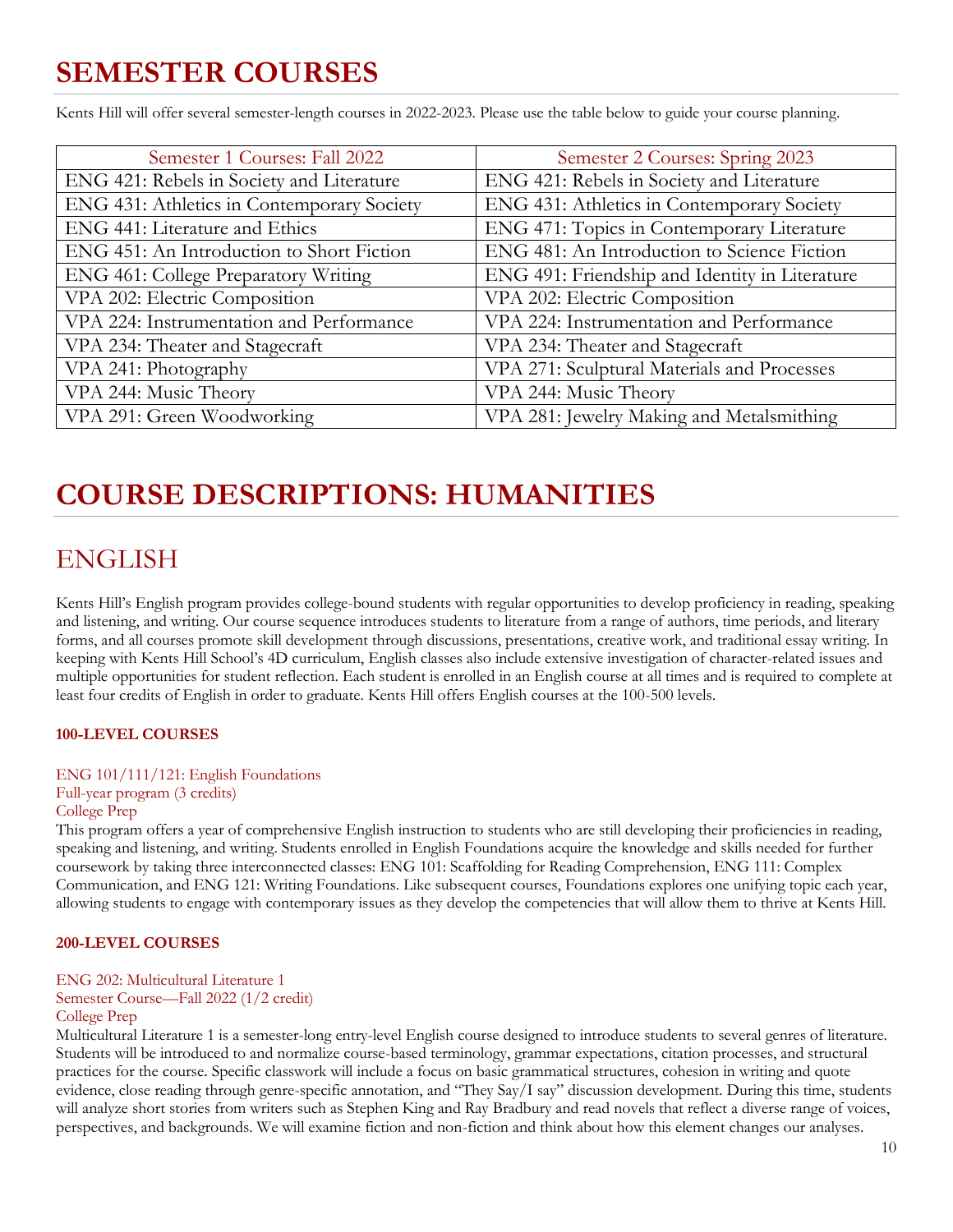During our work with longer texts, we will read Paulo Coelho's *The Alchemist* and complete a literary circle that will allow for student choice to conclude the term.

## ENG 210: Multicultural Literature 2 Semester Course—Spring 2023 (1/2 credit)

### College Prep

Multicultural Literature 2 is a semester-long continuation of Multicultural Literature 1. In this course, students will continue to practice course-specific expectations. We will focus more intently on grammar, writing cohesion, evidence, annotation, and discussion development, building upon the work that was introduced in Multicultural Literature 1. We will complete a poetry unit that includes writers such as Maya Angelou, Dylan Thomas, Tupac Shakur, and Sylvia Plath. Students will examine Shakespeare's *Romeo and Juliet* as well as Salman Rushdie's *Haroun and the Sea of Stories* and excerpts from Rushdie's memoir, *Joseph Anton*. We will use these texts to continue to hone reading and writing skills that are fundamental for future courses.

### ENG 212: Honors Multicultural Literature 2 Semester Course—Spring 2023 (1/2 credit)

### **Honors**

Honors Multicultural Literature 2 is a semester-long continuation of Multicultural Literature 1. The honors section will expand upon the work from Multicultural Literature 1 by pushing students to deepen their analyses through written and verbal communication. We will analyze poetry from writers such as Maya Angelou, Dylan Thomas, Tupac Shakur, and Sylvia Plath. Students will also be responsible for discovering and introducing peers to poets of their choosing. Students will read Shakespeare's *Romeo and Juliet*, Salman Rushdie's *Haroun and the Sea of Stories,* and excerpts from Rushdie's memoir, *Joseph Anton*. These texts will drive conversations around cultural norms, individual expression, and stylistic choice, in addition to supporting continued work in skills-based improvement.

### **300-LEVEL COURSES**

### ENG 302: American Literature

## Full-year Course (1 credit)

### College Prep

American Literature is a year-long course that introduces students to literature from various writers from America. The course considers each text's unique social and historical circumstances. Students will work with poetry, plays, short stories, and novels in a continuation of genre-specific analysis techniques as carried over from Multicultural Literature. Specific classwork will include sentence structures, introductory and multi-paragraph essay structure, foundational literary elements such as character, setting, theme, and point of view, and various discussion skills. American Literature builds upon the heavy skills focus of the 100- and 200 level English courses by continuing to emphasize the development of several skill areas, particularly reading, speaking and listening, and writing. Potential texts include Maya Angelou's *I Know Why the Caged Bird Sings*, Reginald Rose's *Twelve Angry Men,* Samira Ahmed's *Internment,* George Takei's *They Called Us Enemy*, an introduction to America's Beat Poets, and a series of short stories.

### ENG 312: Honors American Literature

### Full-year Course (1 credit)

### **Honors**

Honors American Literature is a year-long course that introduces students to a variety of diverse American writers while also exploring the many social and historical contexts that influence each text. Pacing and course material are designed to complement and further develop each student's demonstration, mastery, and enhancement of skills honed in 200-level classes; Honors American Literature students are expected to work more independently on skill areas such as reading, speaking and listening, and writing. Specific classwork will include intentional and high-paced review and development of sentence structures, introductory and multiparagraph essay structure, foundational literary elements such as character, setting, theme, and point of view, and various discussion skills, among others. Potential texts include Maya Angelou's *I Know Why the Caged Bird Sings*, Reginald Rose's *Twelve Angry Men,* Samira Ahmed's *Internment,* George Takei's *They Called Us Enemy*, an introduction to America's Beat Poets, and a series of short stories. Prerequisite: Honors Multicultural Literature, an equivalent course, or instructor permission.

### **400-LEVEL COURSES**

ENG 421: Rebels in Society and Literature Semester course—Fall 2022 and Spring 2023 (1/2 credit) College Prep

Rebels in Society and Literature is a year-long course that introduces students to writers, artists, and thought leaders who rebel against limitations, injustices, and established norms. Through a diverse range of mediums such as current articles, short stories,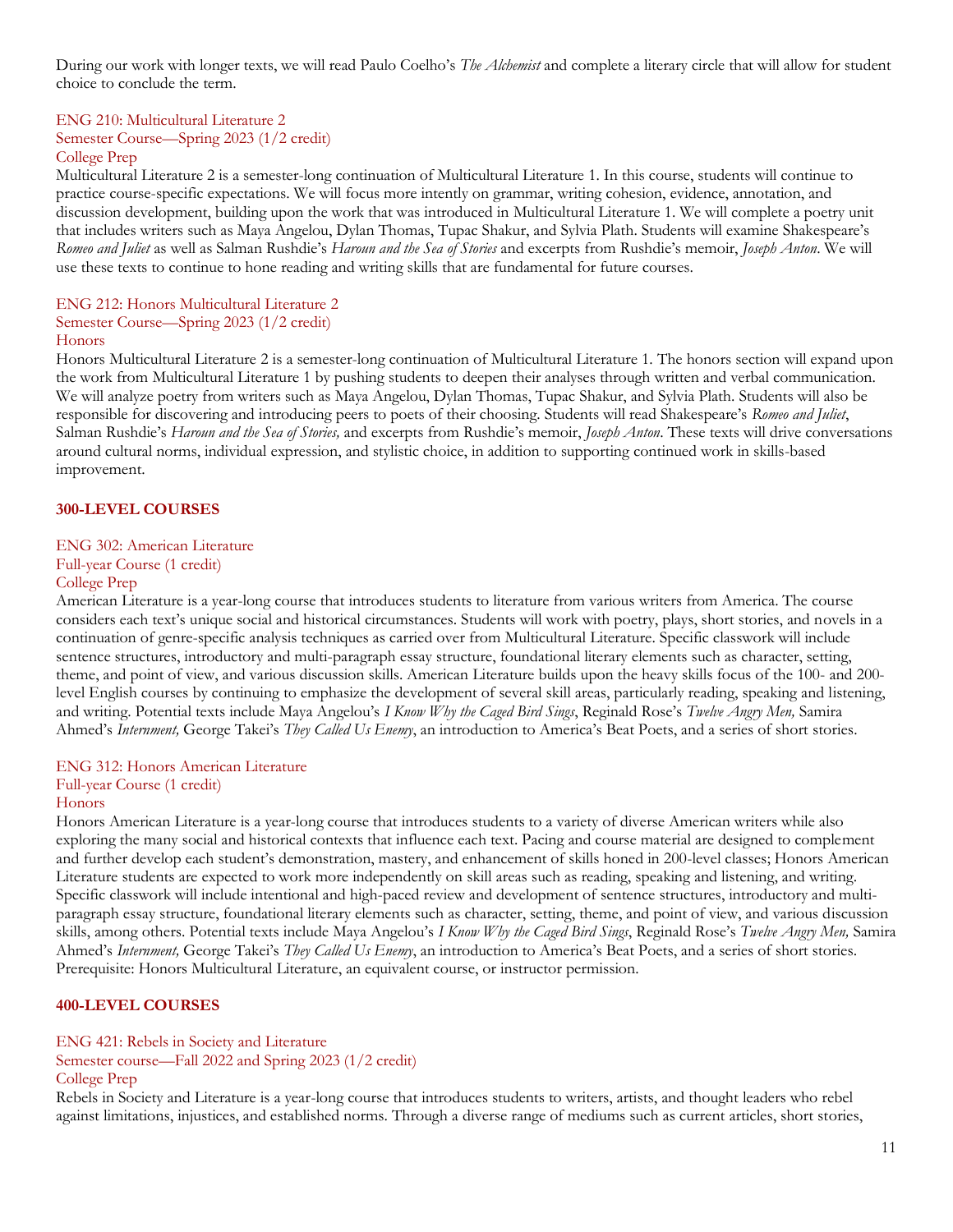poems, novels, essays, music and film, we will consider what forces prompt rebellion as well as various modes of rebellion. The course focuses on developing critical skills of reading, writing, thinking, questioning, and engaging in dialogue; seeks to sharpen strong habits of learning and doing; and intersects with Kents Hill's focus on character. Through these competencies, students will hone their voices and agency so that they are empowered to think, act, and communicate for impact. Possible selections include *Animal Farm* by George Orwell, *One Flew Over the Cuckoo's Nest* by Ken Kesey, *Fight Club* by Chuck Palahniuk, *The Help* by Kathryn Stockett, *Into the Wild* by Jon Krakauer, the film *Dead Poets Society*, various short stories, poems, lyrics, and non-fiction essays. Prerequisite: American Literature or an equivalent course. **NEW COURSE!**

### ENG 431: Athletics in Contemporary Society Semester course—Fall 2022 and Spring 2023 (1/2 credit) College Prep

This year-long course will allow students to examine many diverse past and contemporary issues and topics that have influenced sports and the athletes who play them. Issues and topics may include but are not limited to a variety of assignments that explore the definition of a "sport," the impacts and effects of socioeconomic status and the accessibility of sports, the societal impact professional athletes have on aspiring youth athletes, the impact of racism in the past and modern sports world, how sports fandom and tribalism have positively and negatively influenced sports culture, and how technology will continue to impact and evolve sports and its athletes, among others. With sports as a topical focus, students will concentrate on many critical reading and writing skills while exploring, discussing, and considering a plethora of relevant themes that transcend from sports and into the real world. Reading assignments will include articles, op-ed, novels, memoirs, short stories, and poems from writers such as but not limited to the following: Michael Wilbon, Buzz Bissinger, Norman MacLean, Toni Cade Bambera, Stuart Dybek, James Davis May, Jenn Alandy Trahan, and Rich Larson, among others. Prerequisite: American Literature or an equivalent course. **NEW COURSE!**

### ENG 441: Literature and Ethics Semester Course—Fall 2022 (1/2 credit)

### College Prep

This semester-long course examines the intersections of literature and ethics (the branch of philosophy devoted to questions of justice, right conduct, and the good life). Each year's version of the course is organized around a particular ethical issue or dilemma that authors from a variety of backgrounds and historical periods have investigated in their work. The Fall 2022 version will explore literary representations of *trust*. Beginning from the premise that trust is essential to human relationships, both intimate and communal, we will discuss short stories, films, and at least one novel that highlight trust's indispensability and describe situations in which the absence or evaporation of trust leads to isolation, interpersonal conflict, or social breakdown. We will end the course by considering the ways in which twenty-first-century America's "trust deficit" has encouraged the proliferation of conspiracy theories, self-segregation, and political tribalism. Students will complete reading assignments, write a 4-6 page essay on a topic of choice, and take a final exam. Prerequisite: American Literature or an equivalent course. **NEW COURSE!**

### ENG 451: An Introduction to Short Fiction

### Semester Course— Fall 2022 (1/2 credit)

#### College Prep

This semester-long course provides a broad overview of the short story form, introducing students to a dozen tales that exemplify short fiction's conventions and characteristics. Each year's version of the course explores an overarching topic that includes stories from a range of authors, allowing students to learn about enduring literary elements while reading broadly across cultures and time periods. The Fall 2022 version will survey noteworthy examples of Gothic Literature, examining stories about ghosts and the supernatural, sensational murders and other crimes, debilitating madness, and eerie romances. Students should expect weekly reading assignments and film screenings, at least one academic essay, a final exam, and a mid-semester group project that entails adapting and retelling a gothic tale around a bonfire on Monday, October 31, 2022. Prerequisite: American Literature or an equivalent course. **NEW COURSE!**

## ENG 461: College Preparatory Writing

## Semester Course—Fall 2022 (1/2 credit)

### College Prep

This semester-long course provides students with a range of tools necessary to be confident, competent writers in college and beyond. With the core belief that writing itself is a public conversation between the writer, their audience, and those who shape our thinking, we will use writing to practice active listening, perspective-taking, and critical communication skills. Through interactive real-world learning, students will develop their academic writing. We will focus on sharpening students' rhetorical moves, research tools, mechanics, and composition process. Each year a different theme will be at the center of our conversations. The topic for Fall 2022 is attention. In today's Age of Information, attention is considered a valuable resource with many different mediums competing for it. We will investigate what holds our attention, what distracts us, and how what captures our attention impacts us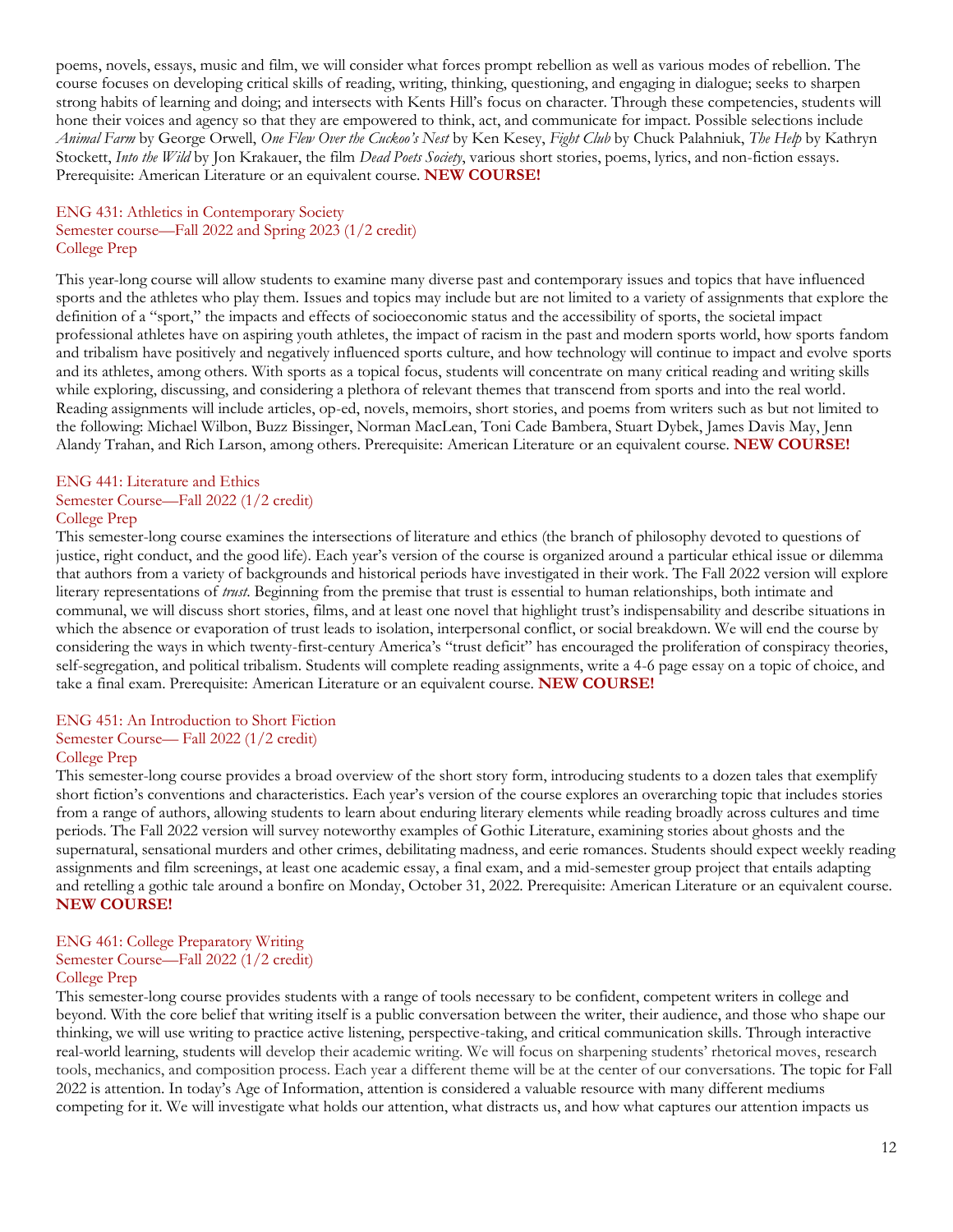individually, societally, and civically. Students will draw from personal experiences, interviews, popular media, podcasts, essays, and research to complete multimodal writing pieces. Prerequisite: American Literature or an equivalent course. **NEW COURSE!**

### ENG 471: Topics in Contemporary Literature Semester Course—Spring 2023 (1/2 credit) College Prep

Topics in Contemporary Literature is a semester-length course that introduces students to twenty-first-century literature from around the world. Each year's version is organized around a topic of contemporary relevance—something that today's working authors are exploring or interrogating in their stories, novels, poems, and plays. The Spring 2023 version is titled "Modern Love" (an intentional reference to the popular New York Times series that has been adapted as a podcast, a book, and a web series). We will read and discuss a variety of texts that pose questions about romance, desire, and companionship, and devote particular attention to the kinds of relationships that were discouraged in the past (both by social convention and, in some cases, by legislation) but have reemerged as broadly accepted twenty-first-century possibilities. (Examples include LGBTQ, interracial, and polyamorous relationships, among many others.) Students should anticipate frequent reading assignments, graded seminar discussions, and short answer quizzes, as well as at least one traditional essay and a final exam. Prerequisite: American Literature or an equivalent course. **NEW COURSE!**

### ENG 481: An Introduction to Science Fiction

### Semester Course—Spring 2023 (1/2 credit)

### College Prep

An Introduction to Science Fiction familiarizes students with Sci-Fi's most important themes, motifs, and preoccupations. Each year's version of the course is organized around a unifying topic that allows students to explore a range of literary works, both canonical and contemporary, and to make connections between those works and real-life conversations about technology, social and political organization, and the human condition. The Spring 2023 version will look at stories, novels, movies, and video games that either represent or allow users to experience virtual space—what engineers, entrepreneurs, and investors sometimes refer to as the "metaverse." Students will complete reading assignments, participate in graded seminar discussions, and present group projects as part of Kents Hill's Spring 2023 Learning Exhibition. Prerequisite: American Literature or an equivalent course. **NEW COURSE!**

## ENG 491: Friendship and Identity in Literature Semester Course—Spring 2023 (1/2 credit)

### College Prep

In this semester-long course, we will examine representations of friendships across race, class, and culture. Going back to ancient times, friendship has been considered one of our most valuable, affirming, and also complicated social bonds. As such, it has been a central theme in film, popular culture, literature, and art. In this course, we will explore stories that capture the complexity of friendships across different positions of power and status and question what these depictions reflect about society and ourselves. Considerable attention will be paid to developing skills of perspective-taking and applying different lenses to our reading, writing, and thinking. Students will engage with a spectrum of voices and genres, hold a series of class conversations, complete creative and analytical writing pieces, and conduct a field project of their choice. Prerequisite: American Literature or an equivalent course. **NEW COURSE!**

### **500-LEVEL COURSES**

### ENG 501: Creative Writing Full-year course (1 credit) College Prep

Creative Writing is designed to help students develop their creative expression through the written word. Students will explore the craft and art of creative writing, learn how to identify successful elements of creative writing, develop oral and written articulation skills by properly and thoughtfully giving and receiving feedback, experience the wonders and intellectual empowerment of a "writing community," and use writing as a tool for self-discovery and scholarly exploration. Students will assemble their own creative writing portfolio composed of creative nonfiction, fiction, and poetry, and they will have the opportunity to broadly publish their work in *Juxtapose*, Kents Hill's literary magazine. Texts may include *The Art of Memoir* by Mary Karr, *Bird by Bird: Some Instructions on Writing and Life* by Anne Lamott, *Creating the Story* by Rebecca Rule and Susan Wheeler, and *The Truth of the Matter* by Dinty Moore. Other authors of study may include Gregory Martin, Elizabeth Cooke, Naomi Shihab Nye, Patricia Hampl, Annie Dillard, Lucy Grealy, Cristin O'Keefe Aptowicz, Joyce Carol Oates, Marcus Jackson, Adrien Matejka, Ted Kooser, and Carolyn Forche, among others. Prerequisite: Any 400-level course or instructor permission.

ENG 510: AP English Language and Composition Full-year course (1 credit)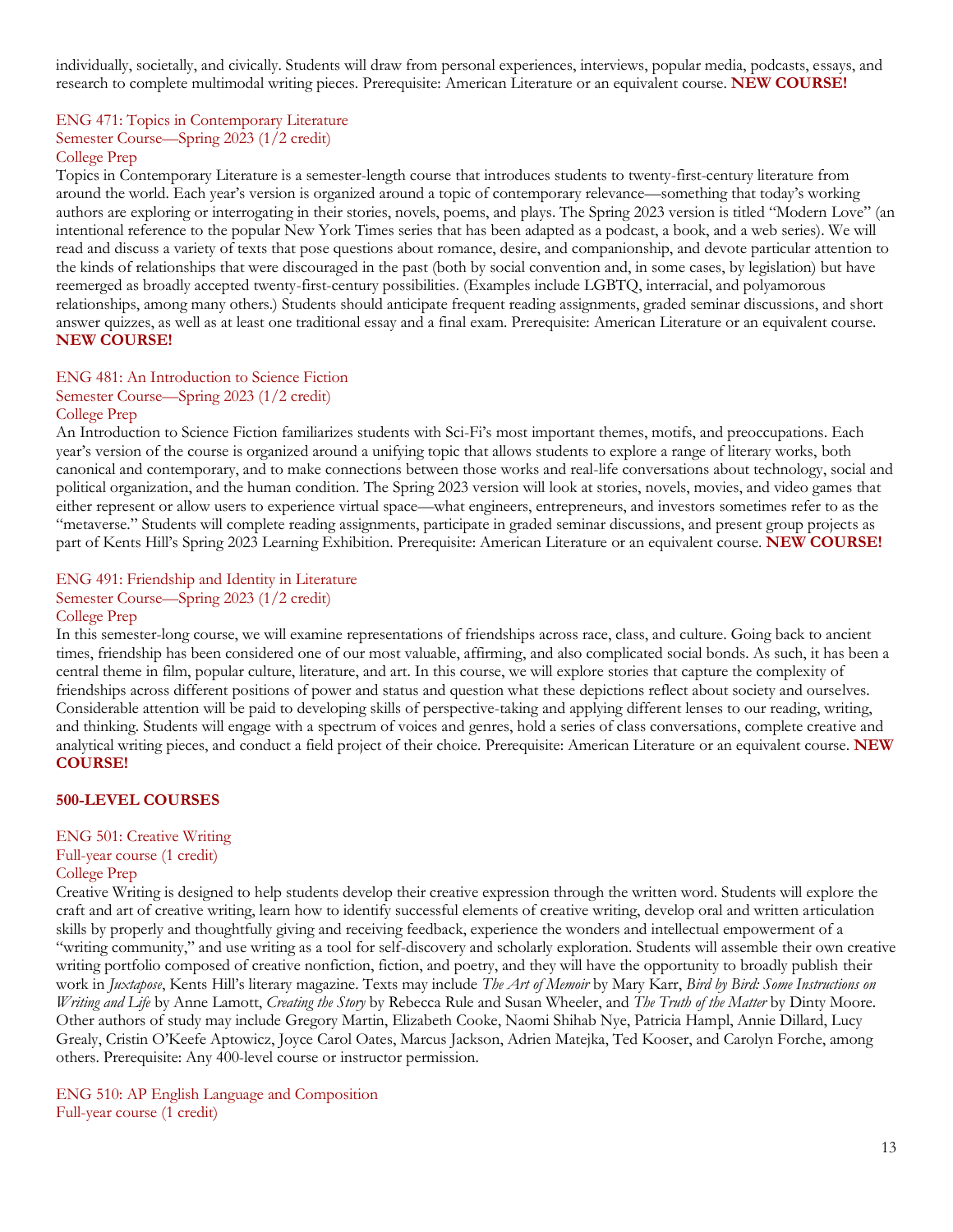### Advanced Placement

This "introductory college-level composition course," as described by the AP Board, focuses on how writers structure their arguments and the "moves" they employ to be persuasive. We will examine non-fiction texts of all kinds – famous speeches, rippedfrom-headlines editorials, memoirs, famous essays and letters, podcasts, images, TEDTalks – and learn how to compose our own rhetorically-rich arguments, including raising our awareness of the role of reasoning, organization and style in essays. A myriad of mini-units about a variety of topics will structure this course: gender in advertising, the role of social media, race in America, satire and humor, and civil disobedience are all possible areas of study. After the May AP exam, we will read various identity essays and write a draft of a college essay. Overall, students will enhance their ability to read critically, think analytically, and communicate clearly both in writing and speech. Students are required to take the AP Exam and pay the accompanying fee. Additional course fees apply. Prerequisite: Instructor permission. **NEW COURSE!**

### ENG 511: AP English Literature and Composition

### Full-year course (1 credit)

### Advanced Placement

Designed to mimic a college-level course, AP English explores a variety of literary genres in intensive, student-led, daily discussions moderated by the instructor. In addition to regularly scheduled short papers and longer critical analyses, students prepare for the AP exam by writing weekly in-class essays from previous AP exams. Readings include but are not limited to novels, plays, and poems from authors such as Joseph Conrad, Robert Penn Warren, Toni Morrison, Fyodor Dostoevsky, Virginia Woolf, Leslie Marmon Silko, Walt Whitman, Maya Angelou, Richard Wright, and Samuel Beckett. Prerequisite: instructor permission. Students are required to take the AP Exam and pay the accompanying fee. Additional course fees apply. Instructor permission.

## **SOCIAL STUDIES**

In addition to valuing the traditional curricular goals of content knowledge, all Social Studies courses emphasize skill development in critical thinking, creativity, collaboration, and communication, as well as the exploration of character and reflection. Three years of Social Studies courses, including U.S. History, are required for graduation, but the department strongly recommends taking additional elective courses, particularly during junior and senior year. (For changes to Kents Hill's graduation requirements for the Classes of 2024, 2025, and beyond, see above, pages 4-7.) The Social Studies Department offers courses in the 200-600 levels.

### **200-LEVEL COURSES**

### SOC 202: Global Studies Seminar 1

## Semester Course—Fall 2022 (1/2 credit)

### College Prep

This course begins with a focus on what it means to be a "global citizen" in a world continuously shaped and tested by the competing forces of continuity and change. The class will explore some of the major political, economic, and social principles and systems that have influenced and organized the global community over time. Grounding their study in both history and current events, students will develop and articulate their own fictional country, and these fictional countries will be brought to life in a simulated global discourse in the second semester.

### SOC 210: Global Studies Seminar 2 Semester Course—Spring 2023 (1/2 credit) College Prep

Using their fictional countries created in the first semester, students will form a global community in miniature, and explore broad phenomena (conflict, migration, environmental change, cultural diffusion, humanitarian crises, epidemics, disruptive technologies, etc.) that have challenged communities throughout history to react, adapt, and redefine themselves in relation to one another. Students will apply their knowledge and skills to creatively and collaboratively develop solutions to a series of complicated and contemporary global challenges. To facilitate and enhance this process, students will learn the basics of parliamentary procedure, and sharpen their skills in communication and diplomacy.

### SOC 212: Honors Global Studies Seminar 2 Semester Course—Spring 2023 (1/2 credit) College Prep

Using their fictional countries created in the first semester, students will form a global community in miniature, and explore broad phenomena (conflict, migration, environmental change, cultural diffusion, humanitarian crises, epidemics, disruptive technologies, etc.) that have challenged communities throughout history to react, adapt, and redefine themselves in relation to one another.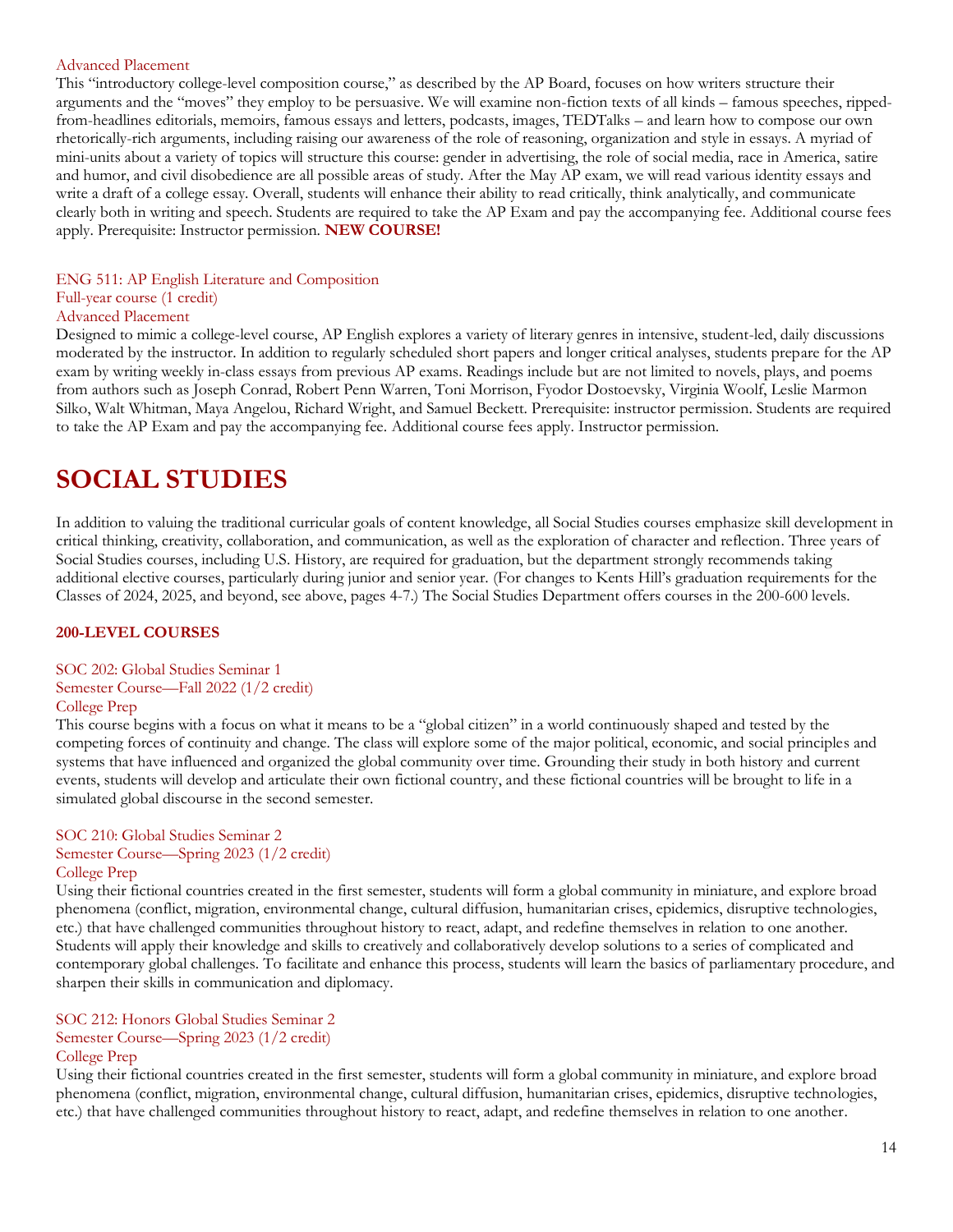Students will apply their knowledge and skills to creatively and collaboratively develop solutions to a series of complicated and contemporary global challenges. To facilitate and enhance this process, students will learn the basics of parliamentary procedure, and sharpen their skills in communication and diplomacy. At the Honors level, students will be required to take responsibility for leading specialized committees, conducting substantive independent research in those specializations, and networking academically with students, faculty, and community members outside of class who can provide additional information, perspective, and expertise. The semester exam will include an oral presentation that will be critiqued by Kents Hill School's "Model United Nations" delegation.

### **300-LEVEL COURSES**

### SOC 301: United States History Full-year course (1 credit)

### College Prep

Critical analysis of the entire breadth of the American experience is the theme of this college prep course. This course examines the social, political, and economic history of the United States from the Colonial Era through the twentieth century. Students will learn to evaluate history, analyze the relationships between people and events, uncover the roots of present-day problems, evaluate the successes and failures of politicians, social reformers, business leaders, military strategists, and everyday people to define and maintain the liberties, rights, and responsibilities integral to the character and ideals of the nation.

### **400-LEVEL COURSES**

SOC 411: Economics Full-year course (1 credit) College Prep

The course utilizes a project-based learning framework to introduce students to "classical" microeconomic and macroeconomic theory and principles, as well as the emerging field of behavioral economics. Through an exploration of broad and complex realworld economic questions, the class will consider the mechanics and ethics of individual and collective economic decision- making, navigate such economic challenges as inflation, unemployment, and poverty, and consider the government's role in setting regulatory, fiscal, and monetary policies. Students will also be introduced to foundational principles of entrepreneurship and the basics of investing. Prerequisite: U.S. History (may be taken concurrently).

SOC 421: Psychology Full-year course (1 credit) College Prep

This course offers an introductory approach to the study of the human mind and behavior. It covers much of the same content as the AP Psychology course, but in a less comprehensive fashion. Students will be introduced to topics such as the biological foundations of behavior, states of consciousness, learning and memory theories, lifespan development, theories of personality and emotion, abnormal psychology, and social psychology. The course will be taught through a combination of reading, discussion, writing and project-based work with the goal of increasing student understanding of the many aspects of human behavior. Prerequisite: U.S. History (may be taken concurrently).

### SOC 431: Contexts for Hip-Hop Full-year course (1 credit) College Prep

In this yearlong course, students will explore the dynamics of hip-hop culture, surveying its historical development, political significance, and social influences. Students will learn about Black culture's many inspirations by studying events, individuals, and artistic movements from 1619 to the present. They will also examine the connections between popular music and political change and consider the ways in which hip-hop artists from a variety of backgrounds borrow and learn from one another, both in the United States and around the world. Prerequisite: U.S. History (may be taken concurrently).

### SOC 441: A Global History of the UN Full-year course (1 credit) College Prep

This course will examine the form and functions of the United Nations through an historical lens and a study of current events, as well as through project-based learning in effective diplomacy. Founded in 1945 in the wake of World War II, the United Nations is an international organization built to address issues confronting the global community and provide a mechanism for international dialogue, negotiation, and collective action. Since its founding, it has navigated such historical events as The Cold War and the collapse of Communism, revolutions in Asia, Africa, South America, and the Middle East, and dramatic global economic and social movements. As the class addresses events and topics related to peace and security, climate change and sustainable development,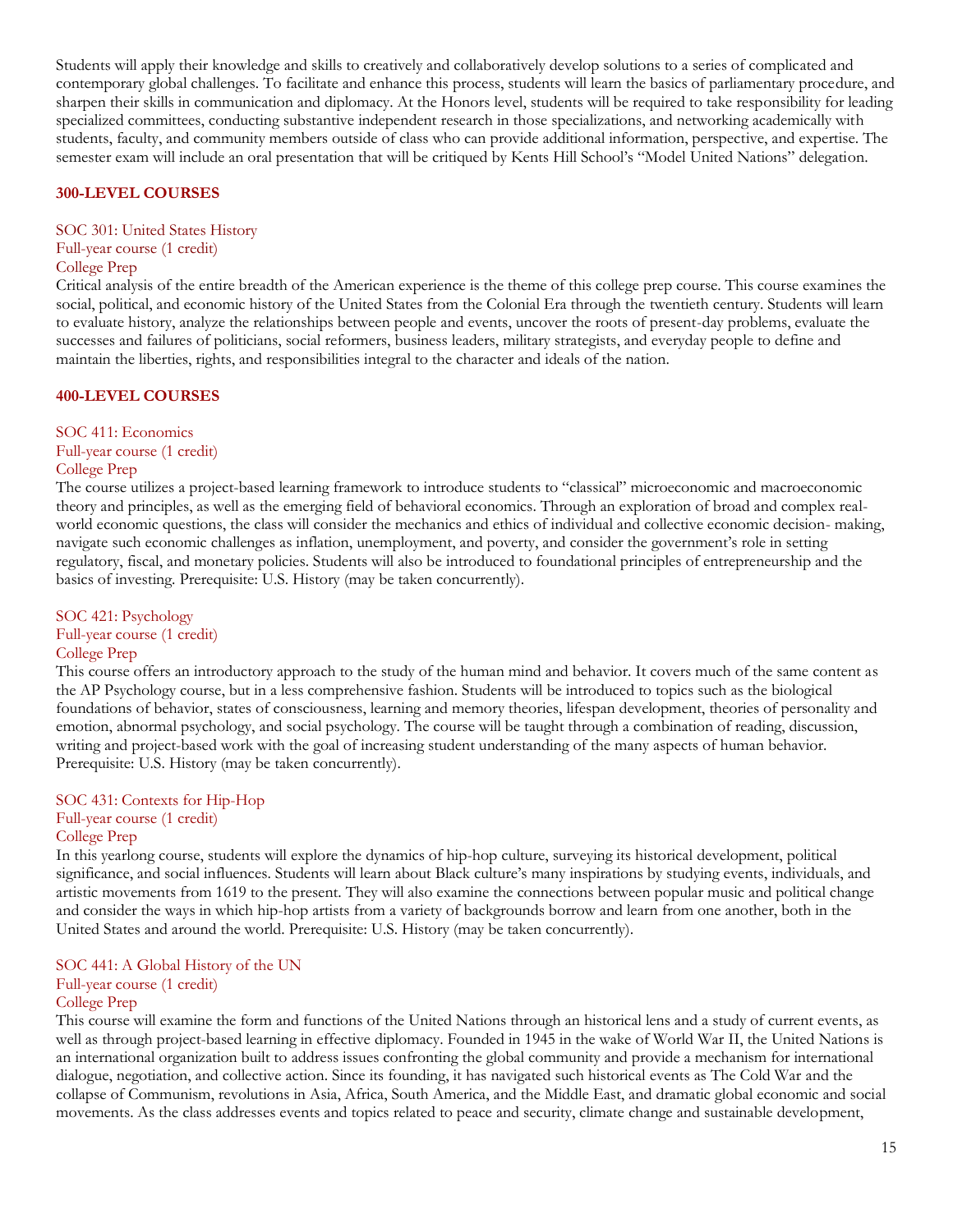human rights and gender equality, and humanitarian and health crises, students will prepare for and participate in the Maine Model United Nations Conference, where they will hone and test their skills in analysis, problem-solving, communication, and compromise. Prerequisite: U.S. History (may be taken concurrently). Additional course fees apply.

## SOC 451: Introduction to Women's Studies Full-year course (1 credit)

#### College Prep

Introduction to Women's Studies is a year-long course that introduces students to the Women's Liberation Movement in the United States through a chronological exploration of the four waves of feminism. Starting with the road to Women's Suffrage and concluding with the modern-day fight for gender equity, students will explore the evolution of feminist consciousness throughout history, and critically analyze the successes and failures of each wave of American feminism. Utilizing both theoretical and historical lenses, students will be introduced to important authors and individuals within the women's movement, including, but not limited to, Sojourner Truth, Alice Paul, Susan B. Anthony, Betty Friedan, Gloria Steinem, Bell Hooks, and Audre Lorde. Assignments will include a variety of readings plus regular class discussions, creative projects, and several traditional essays. Prerequisite: U.S. History (may be taken concurrently). Additional course fees apply.

### **500-LEVEL COURSES**

SOC 501: AP Human Geography Full-year course (1 credit)

### Advanced Placement

In this year-long course, students will cover the content of an introductory college-level AP Human Geography course. Students will cultivate their understanding through data and geographic analyses as they explore topics like patterns and spatial organization, human impacts and interactions with their environment. The course will introduce students to the systematic study of patterns and processes that have shaped human understanding, use, and alteration of Earth's surface. Students will learn to employ spatial concepts and landscape analysis to examine socioeconomic organization and its environmental consequences. They will also learn about the methods and tools geographers use in their research and applications. Prerequisites: U.S. History (may be taken concurrently) and instructor permission. Students are required to take the AP Exam and pay the accompanying fee. **NEW COURSE!**

### SOC 511: AP Psychology Full-year course (1 credit)

#### Advanced Placement

In this year-long course, students will cover the content of a college-level Introductory Psychology course. It is designed to introduce students to the systematic and scientific study of the behavior and mental processes of human beings and other animals. The course includes topics such as the historical roots of psychology, research design, the biological bases of behavior, memory and cognition, lifespan development, personality theory, states of consciousness, abnormal behavior, and social psychology. Students are exposed to the psychological facts, principles, and phenomena associated with each of the major subfields within psychology. They also learn about the ethics and methods psychologists use in their science and practice. Prerequisites: U.S. History (may be taken concurrently) and instructor permission. Students are required to take the AP Exam and pay the accompanying fee.

## SOC 521: AP United States Government and Politics Full-year course (1 credit)

## Advanced Placement

In this course, students will practice the skills used by political scientists by studying data, political writings from the founding era to the present, the structure of the government as established by the Constitution, and constitutional interpretations handed down by the Supreme Court. They will delve deeply into the three branches of federal and state governments while studying the election cycle, partisan politics and democracy as an institution. Students will show mastery of these skills on the exam through a variety of means, including concept application, data analysis, Supreme Court case comparisons, and writing political science arguments. Prerequisites: U.S. History and instructor permission. Students are required to take the AP Exam and pay the accompanying fee.

### SOC 531: AP United States History

### Full-year course (1 credit)

### Advanced Placement

In this course, students will investigate significant events, individuals, developments, and processes in nine historical periods from 1491 to the present. They will develop and use the same skills and methods employed by historians: analyzing primary and secondary sources; developing historical arguments; making historical connections; and utilizing reasoning about comparison, causation, and continuity and change. The course challenges students to make connections among historical developments in different times and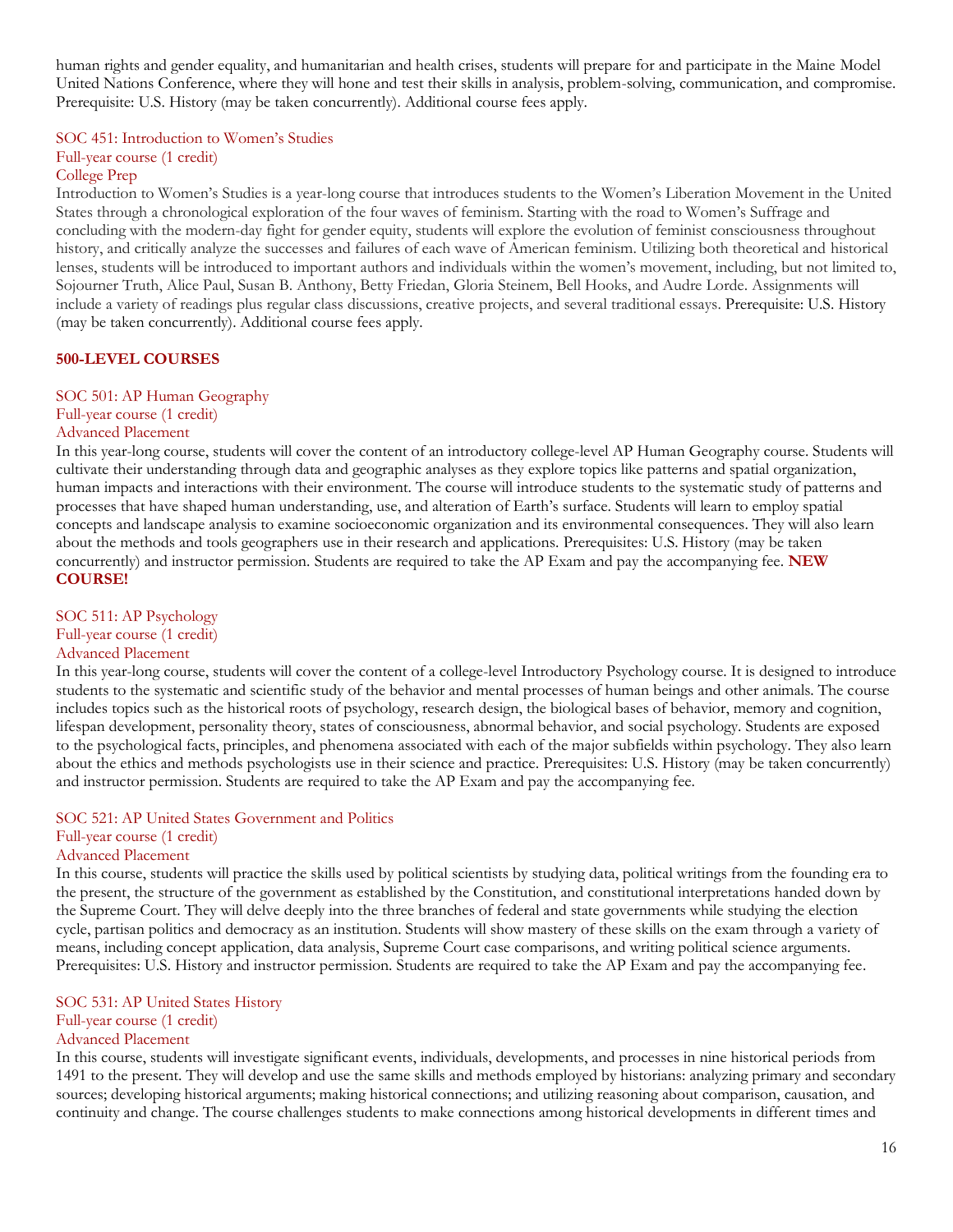places: American and national identity; work, exchange, and technology; geography and the environment; migration and settlement; politics and power; America in the world; American and regional culture; and social structures. Prerequisite: instructor permission. Students are required to take the AP Exam and pay the accompanying fee.

### **600-LEVEL COURSES**

### SOC 601: Principles of Entrepreneurship and Management Full-year course (1 credit) Dual-Enrollment

Whether in college or in a rapidly changing global economy, our graduates will navigate a world of change and uncertainty, and entrepreneurship education will help them to develop a collaborative, problem-solving, growth mindset, and the skills associated with learning through setbacks and perseverance. This course will focus on the principles of entrepreneurship and the process of small business development. Prerequisites: U.S. History and instructor permission. Economics strongly recommended. Students who successfully complete this course will receive college credit. Additional course fees apply.

SOC 611: Principles of Investment and Financial Planning Full-year course (1 credit) Dual-Enrollment

### Demand for our students to be exposed to the topics of personal finance and planning is increasing each year. Many states are making it a requirement for graduation. This course will dive deep into topics such as retirement, tax planning, estate planning, risk management and investments along with budgeting, credit/debt, saving, spending, market trends, insurance, college loans, and more. This course will focus on all aspects of personal finance and how decisions regarding money throughout a person's life affects longterm investments, wealth building, and planning for the future. Students will acquire knowledge in the world of finance and develop habits that will last through their lives. Prerequisites: U.S. History and instructor permission. Economics strongly recommended. Students who successfully complete this course will receive college credit. Additional course fees apply.

# **WORLD LANGUAGES**

The World Languages Department aims to develop competency in the four areas of language skill: listening, reading, speaking, and writing, and to provide students with an understanding and appreciation of cultures other than their own. Students acquire a working knowledge of essential grammatical structures while also building the skills necessary for communication in the context of specific, real-world outcomes. In the upper levels, students develop the ability to read, analyze, and discuss literary works, contemporary texts, and films. At all levels, students reflect on the learning strategies proper to world languages while developing the mindset and character attributes that promote global citizenship. Note: the overarching goal of the World Languages Program is to promote bilingualism; as such, students arriving at Kents Hill already knowing multiple languages, or students who are Englishlanguage learners, may receive language waivers. World Language courses are offered at the 100-500 levels.

### **100-LEVEL COURSES**

LAN 101: Beginner French Full-year course (1 credit) College Prep

An introductory course in the French language and culture, Beginner French seeks to build a strong foundation in the language, with equal emphasis placed on reading, writing, listening, and speaking skills. A variety of methods are employed to help students develop proficiency in the language. These include, but are not limited to, textbook and workbook exercises, grammar lessons, reading comprehension activities, informal conversations, games, music, videos, and Internet research. Additionally, students begin to develop their knowledge of the history and culture of French-speaking regions, with the goal of broadening their understanding of the world and its many distinct cultures.

### LAN 111: Beginner Spanish Full-year course (1 credit) College Prep

An introductory course in the Spanish language and culture, Beginner Spanish seeks to build a strong foundation in the language, with equal emphasis placed on reading, writing, listening, and speaking skills. A variety of methods are employed to help students develop proficiency in the language. These include, but are not limited to, textbook and workbook exercises, grammar lessons, reading comprehension activities, informal conversations, games, music, videos, and Internet research. Additionally, students begin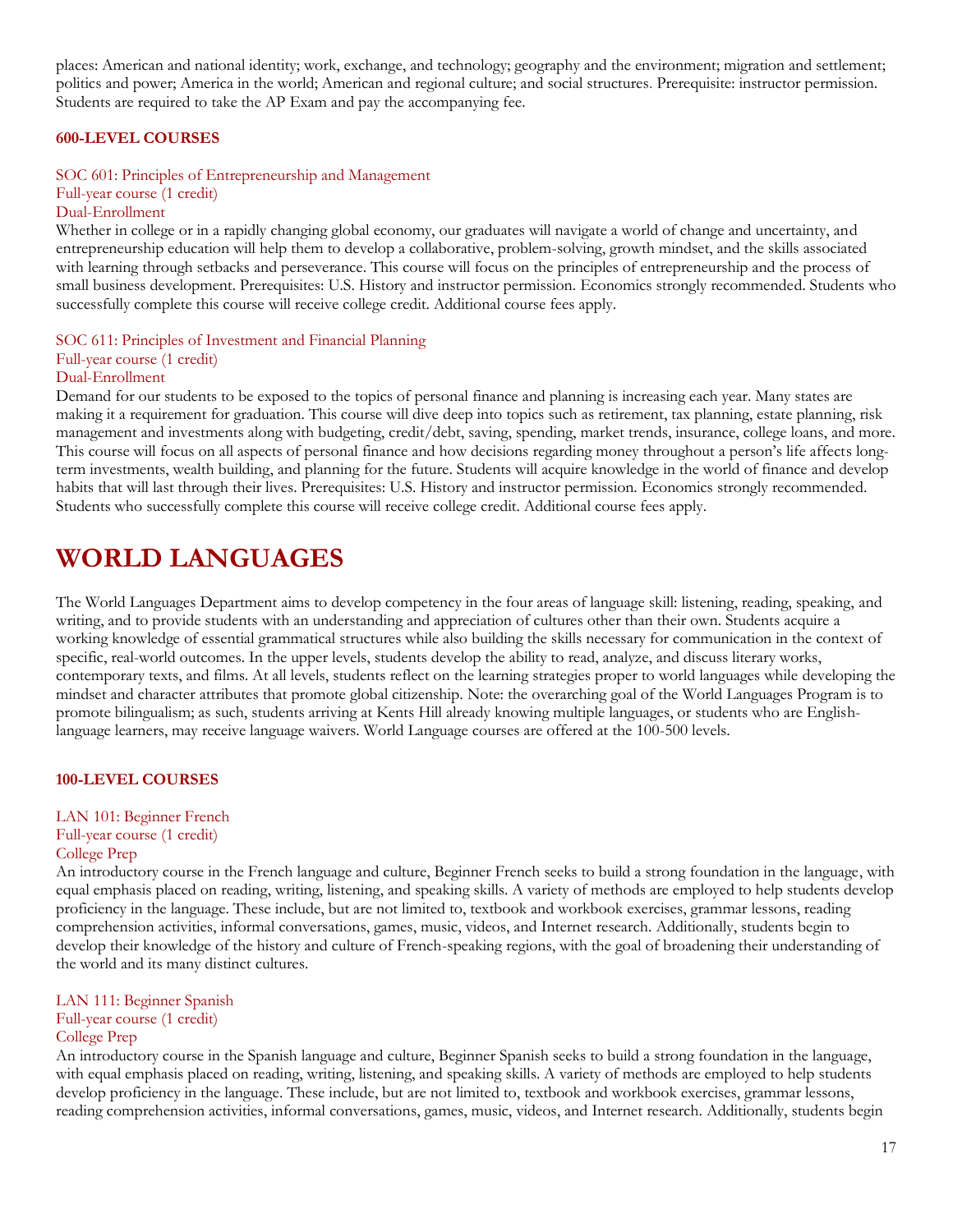to develop their knowledge of the history and culture of Spanish-speaking regions, with the goal of deepening their understanding of the world and its many distinct cultures.

### **200-LEVEL COURSES**

#### LAN 201: Advanced Beginner French

Full-year course (1 credit) College Prep

This course begins with a review of the skills taught in Beginner French and then builds upon those skills throughout the school year. The same, multi-modal methods are used to help students continue to develop their ability to read, write, and speak French. Emphasis is placed on grammatical accuracy and conversational fluency, while students continue to develop their knowledge and understanding of the French-speaking world and its diverse cultural contributions. Prerequisite: Beginner French.

### LAN 211: Advanced Beginner Spanish

### Full-year course (1 credit)

### College Prep

This course begins with a review of the skills taught in Beginner Spanish and then builds upon those skills throughout the school year. The same, multi-modal methods are used to help students continue to develop their ability to read, write, and speak Spanish. Emphasis is placed on grammatical accuracy and conversational fluency, while students continue to develop their knowledge and understanding of the Spanish-speaking world and its diverse cultural contributions. Prerequisite: Beginner Spanish.

### LAN 250: Francophone Culture Full-year course (1 credit)

### College Prep

This course seeks to introduce variations of French and the variety of cultures in the Francophone world. Students are introduced to the concept of "Francophone," its ideological and political meaning, as well as its cultural and literary expressions. This class will help improve speaking skills while deepening knowledge about cultural issues in French-speaking areas of the world. Through the study of films, comics, current events, and cultural comparisons, students will focus on essential communication skills such as comprehension, contemporary vocabulary use, and conversational practice. Students will gain greater fluency and confidence. They will also improve their oral communication skills by exploring contemporary issues and cultural differences between food, music, slang words, economic differences, in a political and historical context. This course aims to help students understand how to use the French language in varied communicative contexts and gain a deeper understanding of French and Francophone cultures. Prerequisite: Advanced Beginner French, or the equivalent.

### **300-LEVEL COURSES**

### LAN 301: Intermediate French Full-year course (1 credit) College Prep

This course is designed for students who excelled in Advanced Beginner French and who wish to improve their skills and competency in the language, while deepening their knowledge and understanding of Francophone culture. The course begins with a rapid and comprehensive review of the language elements presented in earlier levels. Then students learn the remaining tenses while expanding their vocabulary through a variety of readings, films, and discussions in the target language. The course requires students to read, write, and speak extensively in French, demonstrating increasing fluidity and grammatical accuracy. At every stage, students reflect on their progress as they develop the characteristics of a global citizens. Prerequisite: Advanced Beginner French.

### LAN 311: Intermediate Spanish

### Full-year course (1 credit)

### College Prep

This course is designed for students who excelled in Advanced Beginner Spanish and who wish to improve their skills and competency in the language, while deepening their knowledge and understanding of Hispanic culture. The course begins with a rapid and comprehensive review of the language elements presented in earlier levels. Then students learn the remaining tenses while expanding their vocabulary through a variety of readings, films, and discussions in the target language. The course requires students to read, write, and speak extensively in Spanish, demonstrating increasing fluidity and grammatical accuracy. At every stage, students reflect on their progress as they develop the characteristics of a global citizens. Prerequisite: Advanced Beginner Spanish.

#### **500 LEVEL COURSES**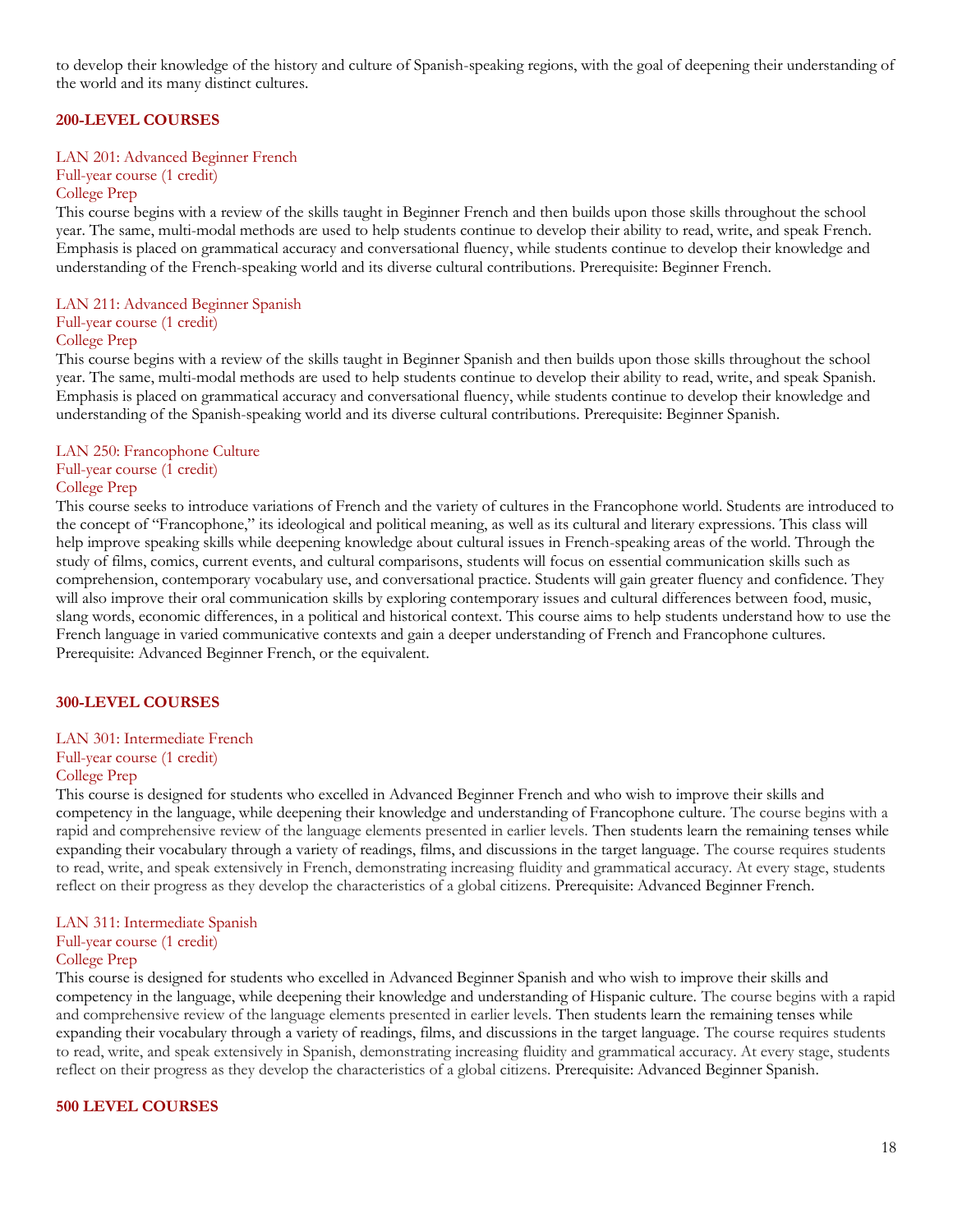### LAN 501: Advanced French Full-year course (1 credit) Honors

Advanced French is a rigorous course designed for students who have successfully completed Intermediate French. The course is almost fully conducted in French and students in Advanced French are expected to continue honing their communication skills by completing readings, watching and reacting to videos, conversing and presenting fully in the target language. Students will review advanced grammatical structures as they gain in fluency and deepen their knowledge of Francophone culture, with the goal of developing the character of global citizens in the 21<sup>st</sup> century. In Advanced French, students also gain in fluency and begin preparing for upper-level language study at the university. Prerequisite: Intermediate French, or the equivalent of three years of high school French.

### LAN 511: Advanced Spanish Full-year course (1 credit) Honors

Advanced Spanish is a rigorous course designed for students who have successfully completed Intermediate Spanish. The course is almost fully conducted in Spanish and students in Advanced Spanish are expected to honing their communication skills by completing readings, watching and reacting to videos, conversing and presenting fully in the target language. Students will review advanced grammatical structures and increase their knowledge of Hispanic culture, with the goal of developing the character of global citizens in the 21st century. In Advanced Spanish, students also gain in fluency and begin preparing for upper-level language study at the university level. Prerequisite: Intermediate Spanish, or the equivalent of three years of high school Spanish.

# **COURSE DESCRIPTIONS: STEAM**

# <span id="page-18-0"></span>**SCIENCE**

Kents Hill's Science program provides college-bound students with the opportunities to grow as problem solvers, critical thinkers, and working scientists. The program offers these opportunities in a wide variety of courses. In these courses, students will be challenged to complete traditional laboratory experiments, give course presentations, develop scientific writing skills, apply course content to real-world questions, design new products, and develop opinions regarding scientific ethics. Each student must take at least three credits of Science to graduate. Credits must include a Life Science course and at least one credit in the core laboratory courses of Chemistry and Physics. (For changes to Kents Hill's graduation requirements for the Classes of 2024, 2025, and beyond, see above, pages 4-7.) Kents Hill offers Science courses at the 200-600 levels.

### **200-LEVEL COURSES**

SCI 201: Biology Full-year course (1 credit) College Prep

Biology is the study of life. In the first part of this laboratory course, students will learn about how chemistry is associated with life and the topic of cells. This includes learning about the criteria for the most basic living organisms, how cells form more complex organisms, and how normal cells become cancerous. The second major topic of this course focuses on genetic traits; specifically, students will learn how traits are inherited and the probability of inheriting particular traits. The last major topic focuses on evolution and ecology. In this unit, students will learn about the amazing diversity of species and how we distinguish species, how species change over time, and how species impact each other and their environment.

### SCI 211: Honors Biology Full-year course (1 credit)

### Honors

In the Honors version of this laboratory course, students will learn the same concepts but in greater depth and intensity. Students will learn about how chemistry is associated with life and the topic of cells. This includes learning about the criteria for the most basic living organisms, how cells form more complex organisms, and how normal cells become cancerous. The second major topic of this course focuses on genetic traits; specifically, students will learn how traits are inherited and the probability of inheriting particular traits. The last major topic focuses on evolution and ecology. In this unit, students will learn about the amazing diversity of species and how we distinguish species, how species change over time, and how species impact each other and their environments.

### **300-LEVEL COURSES**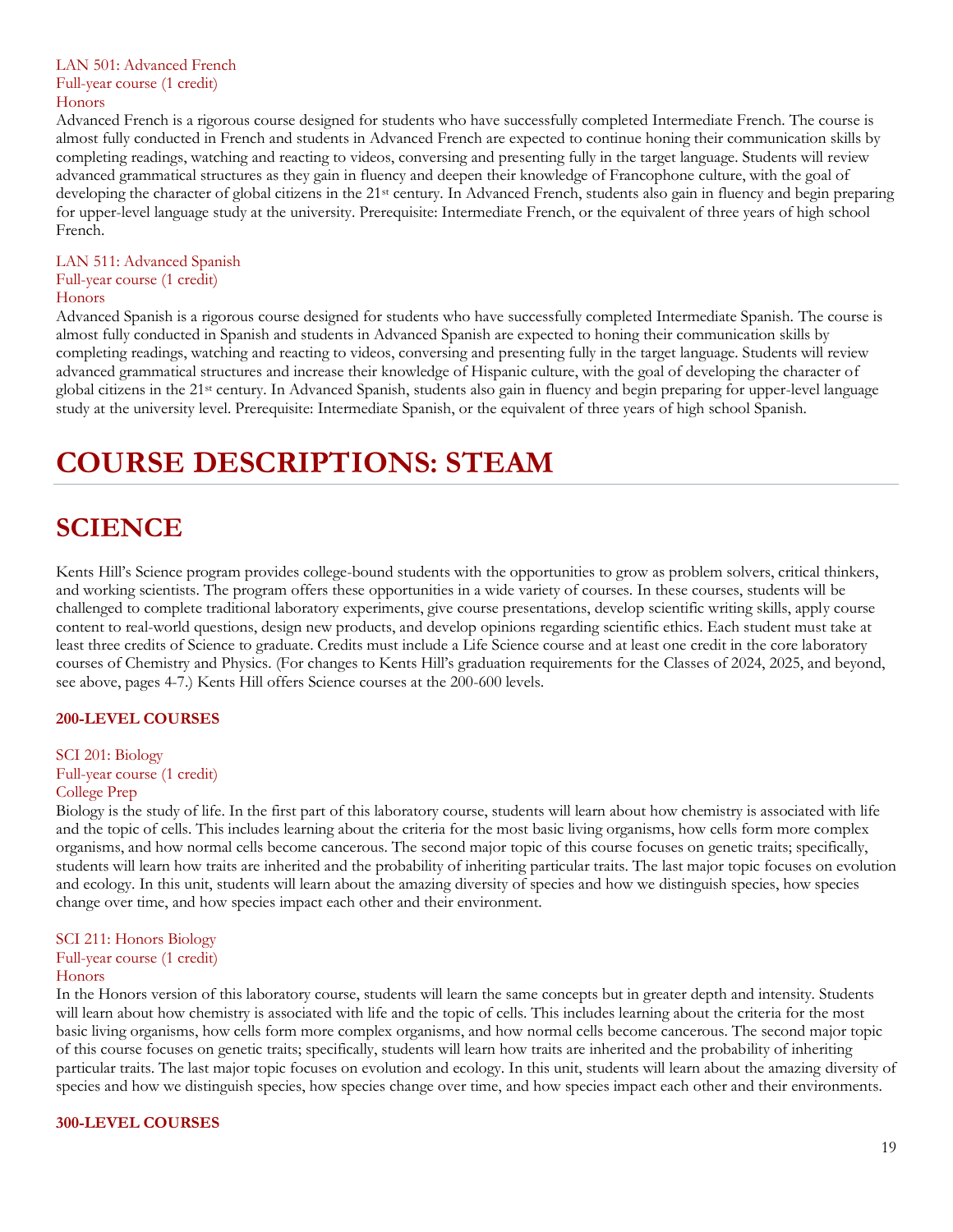### SCI 301: Chemistry Full-year course (1 credit) College Prep

This course introduces students to the basic principles of chemistry. Students will learn about the scientific process, the development of the atomic structure, properties of elements, chemical bonding, reactions, thermodynamics, and properties of gasses. Experience in the laboratory is an important part of this course, and experiments are chosen to help students reinforce the course topics and learn good basic laboratory techniques. Prerequisite: Algebra 1.

### SCI 311: Honors Chemistry Full-year course (1 credit) **Honors**

This laboratory course covers topics that will enable a student to enter a first-year college chemistry course. These include phases of matter, the scientific process, the development of atomic structure leading to the present quantum mechanical model, the properties of elements, chemical bonding, chemical equilibrium, reactions, and thermodynamics. Experience in the laboratory is an important part of this course, and experiments are chosen to help students reinforce the course topics and learn good basic laboratory techniques. Prerequisite: Algebra 1.

### SCI 331: Astrophysics Full-year course (1 credit) College Prep

This course is all about exploring the universe. Students will learn and apply conceptual physics while learning about what we know so far about space and what modern astrophysicists are curious about and concerned with. We will start by focusing on our solar system and learning about the objects that comprise our immediate surroundings. We will then focus on stars. Students will learn about stellar characteristics and evolution. Our study of the universe will broaden as students learn about an expanding universe in terms of Hubble's law and red-shifting. The course will wrap up by exploring dark energy, dark matter, and black holes. Prerequisite: Geometry (which may be taken concurrently).

### SCI 341: Maine Field Studies

Full-year course (1 credit)

### College Prep

Maine Field Studies is a place-based environmental studies course that focuses on understanding the complex relationships between humans and ecosystems in Maine. Students will learn about basic principles of ecology while exploring forests, lakes, mountains, and the Maine coast, and consider the ways in which Maine's ecosystems are affected by our changing climate. Working with community partners, students will develop an understanding of the unique needs of Maine's rural communities. Students will apply their knowledge by designing and implementing a climate action project that aims to increase the long-term resilience of our communities. Skills taught in this course include data collection, field research methods, communication, and community engagement. This class will have a strong field component. Students should be prepared to be outside in all weather conditions.

### **400-LEVEL COURSES**

### SCI 421: Global Environmental Learning

### Full-year course (1 credit)

### College Prep

Global Environmental Learning is an applied environmental studies course that focuses on field-based research to understand Earth systems. In this year-long course, students will follow protocols from [GLOBE s](https://www.globe.gov/)cience, a global collaboration between NASA, NOAA, the NSF, and the US Department of State. Students will explore basic principles of scientific inquiry and communication while learning about properties of the pedosphere, biosphere, atmosphere, and hydrosphere. The course will place a strong emphasis on designing and conduction authentic research, culminating in a student-driven research project. This course is best suited for students eager to transfer knowledge and skills from prior science courses into an applied context.

### **500-LEVEL COURSES**

SCI 501: AP Biology Full-year course (1 credit) Advanced Placement

AP Biology is aligned with the College Board standards. Students will be expected to be familiar with fundamental content from their previous biology class. A greater emphasis is placed on laboratory procedures and reports. Students will dive deeper to learn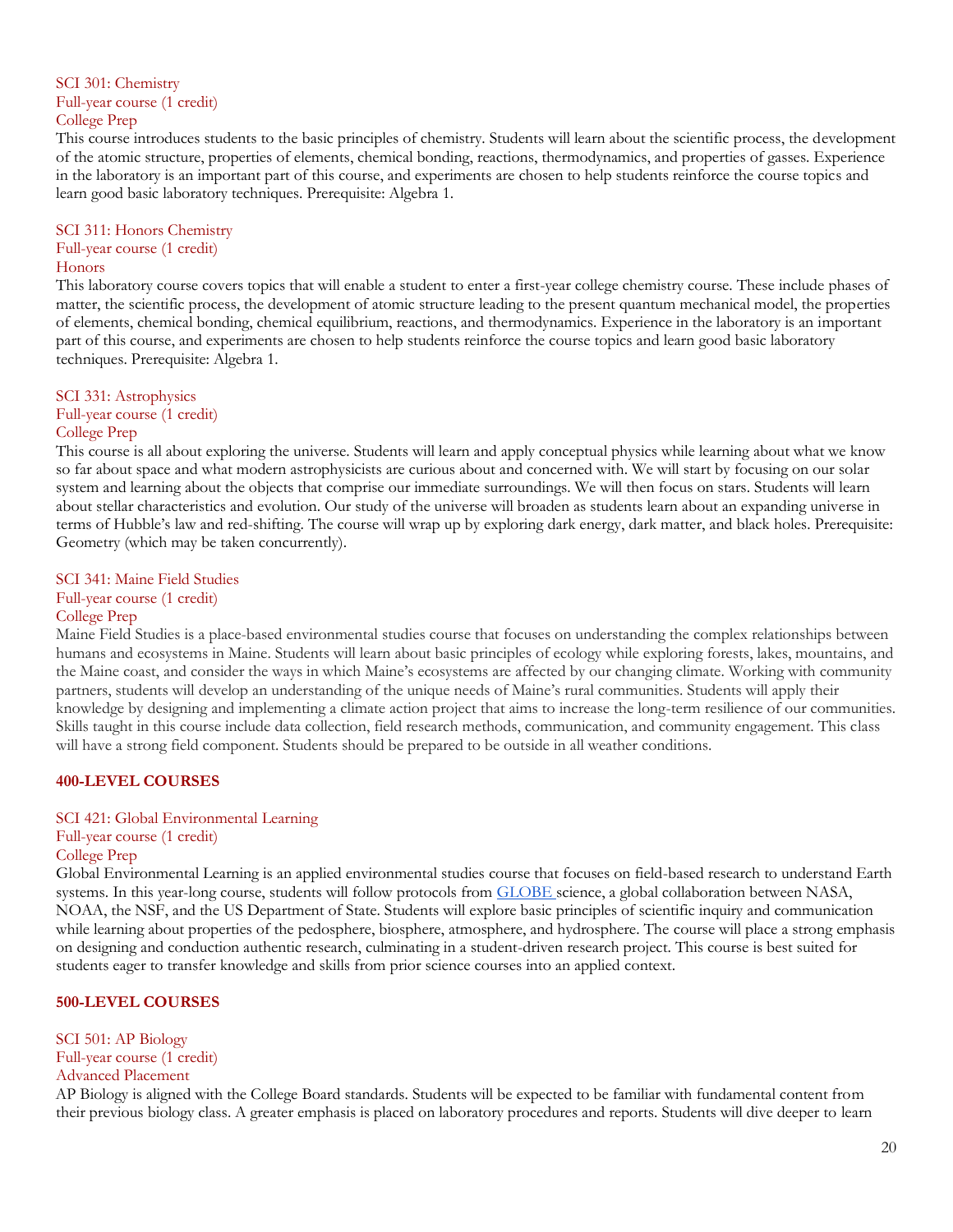how cells communicate with each other to maintain homeostasis in complex organisms, how cytoplasmic determinants help control development, the impact of single versus frameshift mutations, how genes are activated or deactivated, how enzymes regulate metabolism, impacts of selection on species evolution, how interspecific and intraspecific competitions affect species survival, and the complex connections between organisms with each other and their environments. Broad Topics that will be covered are: Chemistry of Life, Cell Structure and Function, Cellular Energetics, Cell Cycle and Communication, Heredity, Gene Expression and Regulation, Natural Selection, and Ecology. Prerequisites: Honors Biology and Chemistry. Students are required to take the AP Exam and pay the accompanying fee.

### SCI 511: AP Environmental Studies Full-year course (1 credit)

### Advanced Placement

The goals of this interdisciplinary science course are to provide students with the skills and knowledge to understand the interrelationships of the natural world and to understand and analyze both natural and human-made environmental issues. This course integrates the disciplines of chemistry, biology, and physical sciences as they apply to understanding the interconnectedness of the natural world. Classes will consist of lectures and discussions as well as extended laboratory and field investigations. Topics will include the following concerns from a local and global perspective: interdependence of earth's systems, population dynamics, resource use, environmental quality, global changes, and the interactions of the environment and society. Students can expect a variety of written assessments plus a cumulative portfolio of their classroom, laboratory, and field work. Students are required to take the AP Exam and pay the accompanying fee.

### SCI 521: AP Chemistry

## Full-year course (1 credit)

### Advanced Placement

The AP Chemistry course provides students with a college-level foundation to support future advanced coursework in chemistry. Students cultivate their understanding of chemistry through inquiry-based investigations as they explore content such as: atomic structure, intermolecular forces and bonding, chemical reactions, kinetics, thermodynamics, and equilibrium. Students are required to take the AP Exam and pay the accompanying fee. Prerequisites: Honors Chemistry or Chemistry with a teacher recommendation.

### **600-LEVEL COURSES**

### SCI 611: College Physics 1 Full-year course (1 credit) Dual-Enrollment

This course is a college level introduction to the content, methods, and philosophy of science with an emphasis on the principles of physics and their application to topics in research and current issues in science. It is a first-year course that will prepare a student desiring to pursue a career in science or engineering beyond Kents Hill School to be successful. The course will focus on Mechanics (with specific attention to motion, the forces that cause that motion and conservation principles in energy and momentum) and principles of Thermodynamics. Knowledge of theory and practice will be gained through class seminars, project-based learning, homework sets and laboratory exercises. In addition to Science laboratory skills (measuring, computing, analyzing and performing error analysis), students will perform several labs that will help develop the skills of *creativity* (designing labs given a list of materials), *collaboration* (seldom do we work alone), *critical thinking* (how we determine an answer makes sense and discover sources of error) and *communication* (presentation of lab reports in various forms.) Additionally, students will address issues in scientific ethics and personal values through a series of character studies that use real-world scenarios to explore the question, "Why does ethical behavior in a Scientist matter?" Prerequisites: Precalculus (may be enrolled concurrently), instructor permission. Students who successfully complete this course will receive college credit. Additional course fees apply.

### SCI 621: College Physics 2 Full-year course (1 credit) Dual-Enrollment

This course is a second-year physics class with an emphasis on the principles of physics and their application to topics in research and current issues in science. It is a follow-on to the first-year course that will prepare a student desiring to pursue a career in science or engineering beyond Kents Hill School to be successful. As an advanced course, the focus areas will include Wave Fundamentals (to include Sound and Light), Electricity and Magnetism, and Modern Physics (Quantum Mechanics and Nuclear Physics.) Knowledge of theory and practice will be gained through class seminars, project-based learning, homework sets and laboratory exercises. In addition to Science laboratory skills (measuring, computing, analyzing and performing error analysis), students will perform several labs that will help develop the skills of *creativity* (designing labs given a list of materials), *collaboration* (seldom do we work alone), *critical thinking* (how we determine an answer makes sense and discover sources of error) and *communication* (presentation of lab reports in various forms.) Additionally, students will address issues in scientific ethics and personal values through a series of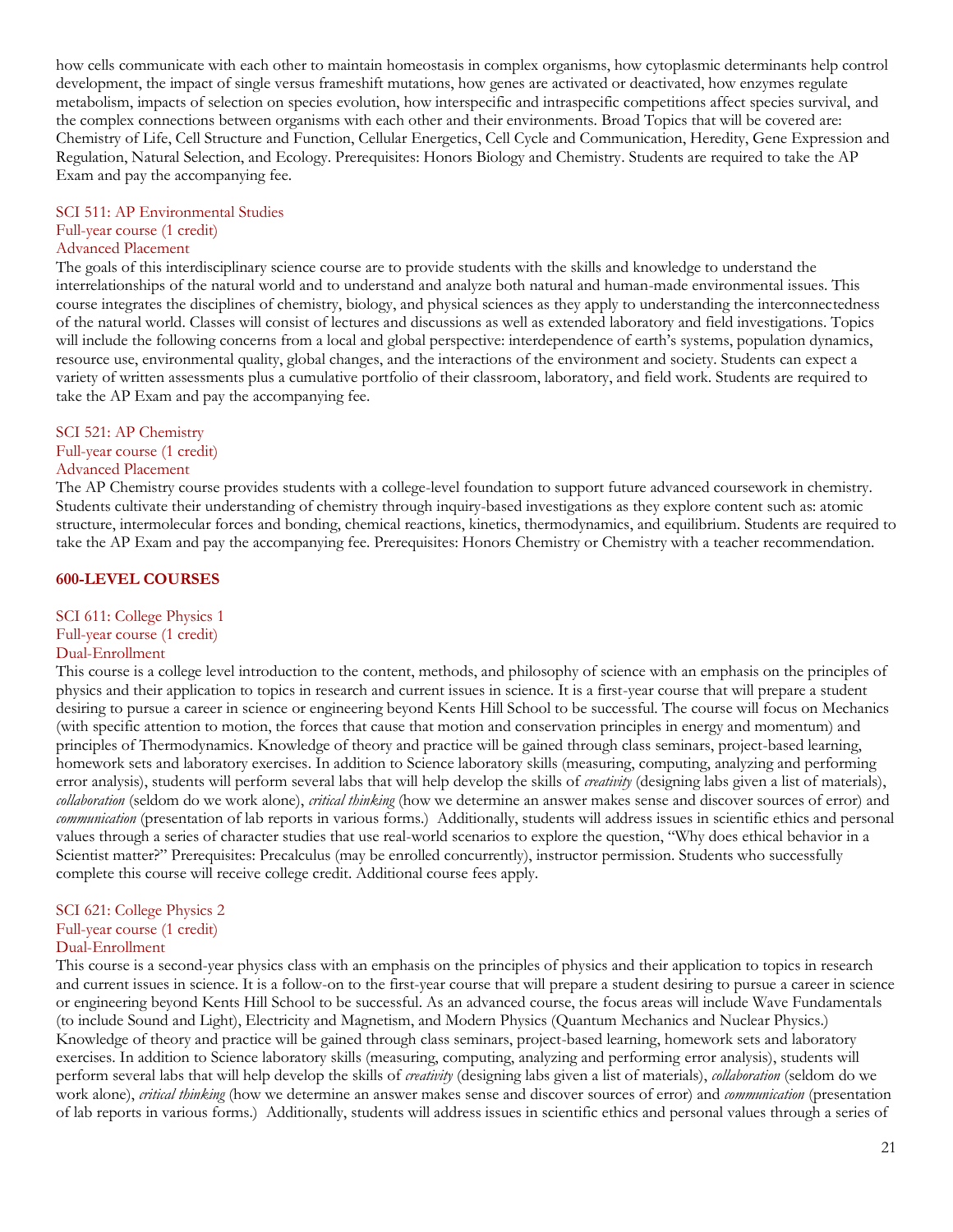character studies that use real-world scenarios to explore the question, "What is the cost of lies?" Prerequisites: Successful completion of College Physics 1 or an Advanced Placement Physics Course, instructor permission. Students who successfully complete this course will receive college credit. Additional course fees apply.

# **TECHNOLOGY AND ENGINEERING**

Technology and Engineering is the newest addition to Kents Hill's academic program. TE courses include introductions to robotics, computer science, and design principles that are accessible to everyone, as well as more advanced options that may be of interest to students considering Technology and Engineering concentrations in college or the workforce. All TE courses combine instruction in essential concepts and technical skills with opportunities to think critically about social and ethical issues. Each course also includes a Project-Based Learning component that allows students to apply what they have learned. Students in the Class of 2025 and beyond must complete two credits of Technology and Engineering to graduate from Kents Hill. (For changes to Kents Hill's graduation requirements for the Classes of 2024, 2025, and beyond, see above, pages 4-7.) The TE program offers courses at the 100-400 levels.

### **100-LEVEL COURSES**

TE 111: An Introduction to Robotics Full-year course (1 credit) College Prep

Robotics is based on a curriculum developed by Carnegie Mellon University's Robotics Academy and uses both the *LEGO Mindstorms EV3* and the *VEX IQ* platforms throughout the year. The course focuses on robotics technologies, as well as math and science concepts including fundamentals in physics, mechanical design, circuit design, engineering and construction techniques, and programming skills. Working in teams, students will learn how to construct robots and program them using various software; they will also complete challenges related to various sensors and coding functions. Students will reflect on the future moral and career implications of the integration of society and technology. Prerequisites: Algebra 1 (may be taken concurrently).

### **200-LEVEL COURSES**

TE 211: Woodworking and Design

## Full-year course (1 credit)

### College Prep

This course will focus on fundamental design principles and woodworking construction processes to create one-of-a-kind objects. This skill-building course is designed to engage students in the making process to gain a better understanding of historical fabrication methods and modern design techniques. Students learn structural and aesthetic problem-solving skills through a variety of self-designed projects. Using the design thinking process students learn to generate ideas that are transformed into sketches, CAD models, and finished works. Students embark on a self-determined path leading to understanding traditional and contemporary woodworking tools and techniques ranging from carving utensils to employing digital fabrication tools such as CNC (computer numeric controlled) routers to bring their ideas into reality. Students will keep a journal of sketches, ideas, and goals for the semester providing an opportunity to practice self-observation and reflective writing on the making process.

## TE 221: Computer Science Principles Full-year course (1 credit)

College Prep

Computer Science Principles introduces students to the basic concepts of computer science and the impact of computing and technology on present and future societies. More than an introduction to coding, this course is a rigorous yet approachable course that covers many foundational aspects of modern computing across multiple platforms. Students will move from general vocabulary through application development to reflections on future career applications of the technology. Students will also reflect on the job market, economic impact and moral implications of big data, automization, and mechanization. This is a year-long course that has no prerequisites, but allows students to challenge the AP Computer Science Principles exam if they desire. **NEW COURSE!**

### TE 231: An Introduction to Digital Media

### Full-year course (1 credit)

### College Prep

This class is intended for students who want to develop skills in the ever-expanding world of digital media. The course explores the concepts rooted in commercial art, logo design, photo manipulation, and new media, combining the principles of art and design with the digital tools of *Adobe Photoshop* and *Illustrator*. The basic elements of art and design such as color, composition, visual emphasis,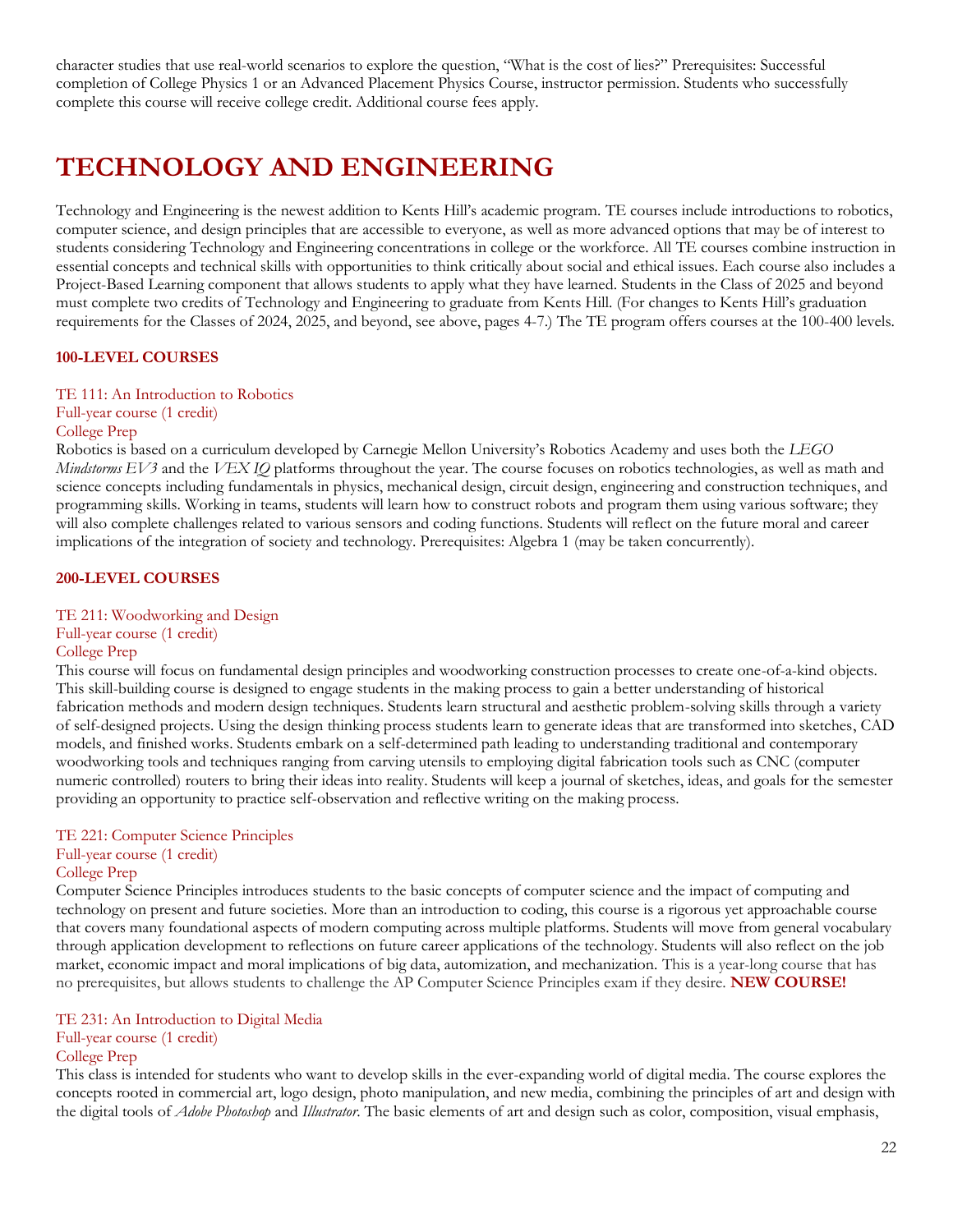typography and ligature, composition, line, and color are focal points in each project. In the first semester of this course, with the use of Photoshop, digital photographs are manipulated to create expressive artworks. In the second half of the course, Illustrator is used as a creative tool to design posters, logos, T-shirts, tri-folds, and other products. Additional course fees apply.

### **300-LEVEL COURSES**

### TE 311: An Introduction to Computer Aided Design

Full-year course (1 credit)

### College Prep

This course teaches the use of modern CAD design software to produce two and three-dimensional drawings for manufacturing applications. It covers coordinate systems, proper dimensioning, Computer Aided Manufacturing, CNC machining, collaborative and engineering techniques using a project-based curriculum. The students will be introduced to 3-D printing, laser cutting, and CNC routed material. Students will start out creating simple single piece designs cut or printed by one machine. As the class progresses, to promote collaboration and project rigor, students will be assembled into design teams and complete complex design and build challenges. Advanced challenges will require pieces manufactured on multiple machines and assembled by the build team. **NEW COURSE!**

### TE 321: An Introduction to Web Design

Full-year course (1 credit) College Prep

This course familiarizes students with the fundamentals of web design. We will introduce basic terminology and components of the internet and website framework. Intense discussion will be placed on site planning, effective design, user interface, and layout strategies. Students will then learn how to create graphics and build websites using the latest web tools and best practices. The class will culminate with students launching their own website and students will collaborate with faculty to maintain and upgrade KentsHill.org. **NEW COURSE!**

### **400-LEVEL COURSES**

### TE 411: Physics and Engineering Fundamentals

Full-year course (1 credit)

### College Prep

In this physics course, students will explore how physics is used by engineers as they design projects and solve problems. Students will be exposed to three types of engineering disciplines (mechanical engineering, civil engineering, and electrical engineering) while they learn about the physics concepts of motion, forces, electricity, circuits, energy, and sound. This is a project based-learning course that will involve learning physics concepts and laws needed to complete a major design project that will culminate each unit; we will also utilize lab activities to strengthen knowledge and science skills. One of the PBL projects will include a visit to Texas Instruments in Portland. This will provide an opportunity for students to explore potential job opportunities as an electrical engineer. In addition to PBL, this course will utilize the following learning principles: reflection, creativity, collaboration, and character. These will be incorporated in the course by completing the engineering process while working on PBL projects (which has a large focus on reflection, collaboration, and creativity), and by having group and teacher assessments at the end of the PBL process to evaluate team members character and engagement. Pre-requisites: Algebra 2 (can be taken concurrently). **NEW COURSE!**

### TE 421: Advanced Engineering and Robotics

Full-year course (1 credit)

### Advanced Placement

This is a competency-based course where students will design, prototype, build, program and test a variety of engineering and robotic solutions to in-class scenarios and community problems. Students will have access to and should have a familiarity and comfort with the makerspace, wood shop equipment, and basic software manipulation. Curriculum will be based on Carnegie Mellon's Fabrication Foundations, Mechanical Foundations, Robotics Integration, and Software Foundations Courses. In this rigorous, fast-paced course, students will gain a high level of understanding of engineering practices, robotic structures, and software interfaces. In addition to our work in the lab, students will be asked to consider the moral and ethical requirement and responsibility of industrial and governmental use of technology to address the environmental and social equity issues of our time. Students should also expect to represent the school on the robotics team in some capacity. Prerequisite: Introduction to Robotics or instructor permission. **NEW COURSE!**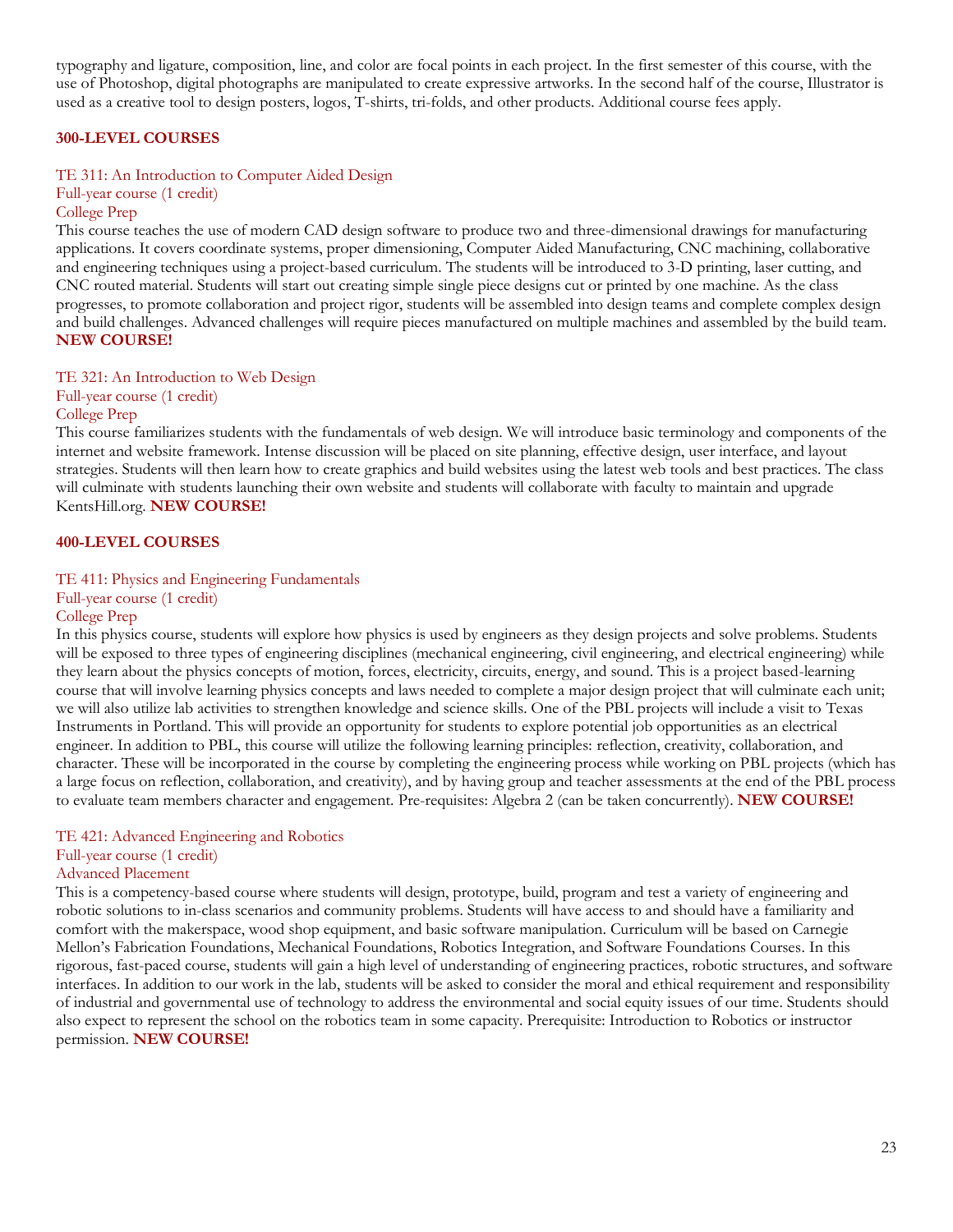# **THE ARTS**

The Arts Department's mission is to provide all students with opportunities to develop their appreciation and understanding of the visual and performing arts. Kents Hill offers variety, depth, and growth to every student and facilitates professional creative environments in which students feel safe, supported, and challenged. All students must complete two years of art (including 1/2 credit Visual Arts and 1/2 credit Performing Arts) to meet Kents Hill's graduation requirements. (For changes to Kents Hill's graduation requirements for the Classes of 2024, 2025, and beyond, see above, pages 4-7.) Courses awarding Visual and Performing Arts credits are specifically designated as such. The Arts Department offers courses at the 100-500 levels.

## **ART FOUNDATIONS**

### **100-LEVEL COURSES**

VPA 101: First-Year Arts Seminar Full-year course (1 credit) College Prep

The Freshman Arts Seminar is designed to allow our students to find their creative voices and explore Kents Hill's arts offerings. This course is taught in four sections by four different instructors. In each section, students will be introduced to a different set of skills and concepts. Topics of exploration include but are not limited to drawing, ceramics, CAD, woodworking, performing arts, and the *Adobe Suite*. Through written reflections and group critiques, our students will develop critical thinking skills and the ability to share and receive meaningful feedback. This course provides students with a well-rounded background in the arts at Kents Hill and allows them to focus on specialized classes as they move through the Kents Hill curriculum. Additional course fees apply.

## **VISUAL ARTS**

### **200-LEVEL COURSES**

VPA 201: Ceramics Full-year course (1 credit)

## College Prep

This course is an introduction to the multiple methods of creating art with clay. Students will explore various clay bodies and learn the primary techniques of hand-building and glazing. Students will also be introduced to advanced processes such as wheel throwing, mold making, and slip casting. Projects range from sculptural pieces to functional wares while emphasizing creative freedom. Students will gain inspiration and appreciation of a wide breadth of historical and contemporary ceramic artists through research assignments. Written reflection and group critiques allow students to develop their communication skills and artist voices. Additional course fees apply.

## VPA 231: Drawing and Painting

Full-year course (1 credit)

### College Prep

This course is designed to help students develop basic drawing and painting skills. Through exercises, practice, and critiques students will learn how to see as an artist sees. Using various mediums including pencil, pen, and charcoal, students create a series of drawings to become comfortable rendering from observation. The foundational principles of art such as proportion, perspective, composition, negative/positive space relationships, value, and shading are all skills developed through drawing projects. Group critiques help students develop their communication skills and hone their artistic voices. In the second half of the course, students build upon their drawing skills and explore techniques and concepts of watercolor and acrylic painting. Students will explore how color, tone, and texture all impact a work of art. Additional course fees apply.

### VPA 241: Photography

### Semester course—Fall 2022 (1/2 credit) College Prep

This course is an introduction to the art of making, altering, and printing photographs. Students will explore the history of photography and the technology artists have used over the past century to capture images on film. The class primarily focuses on the use of DSLR (digital single-lens reflex) cameras, *Adobe Photoshop*, and *Lightroom*. The foundational principles of art such as proportion, perspective, and composition, are all skills developed throughout the year. This course introduces concepts relating to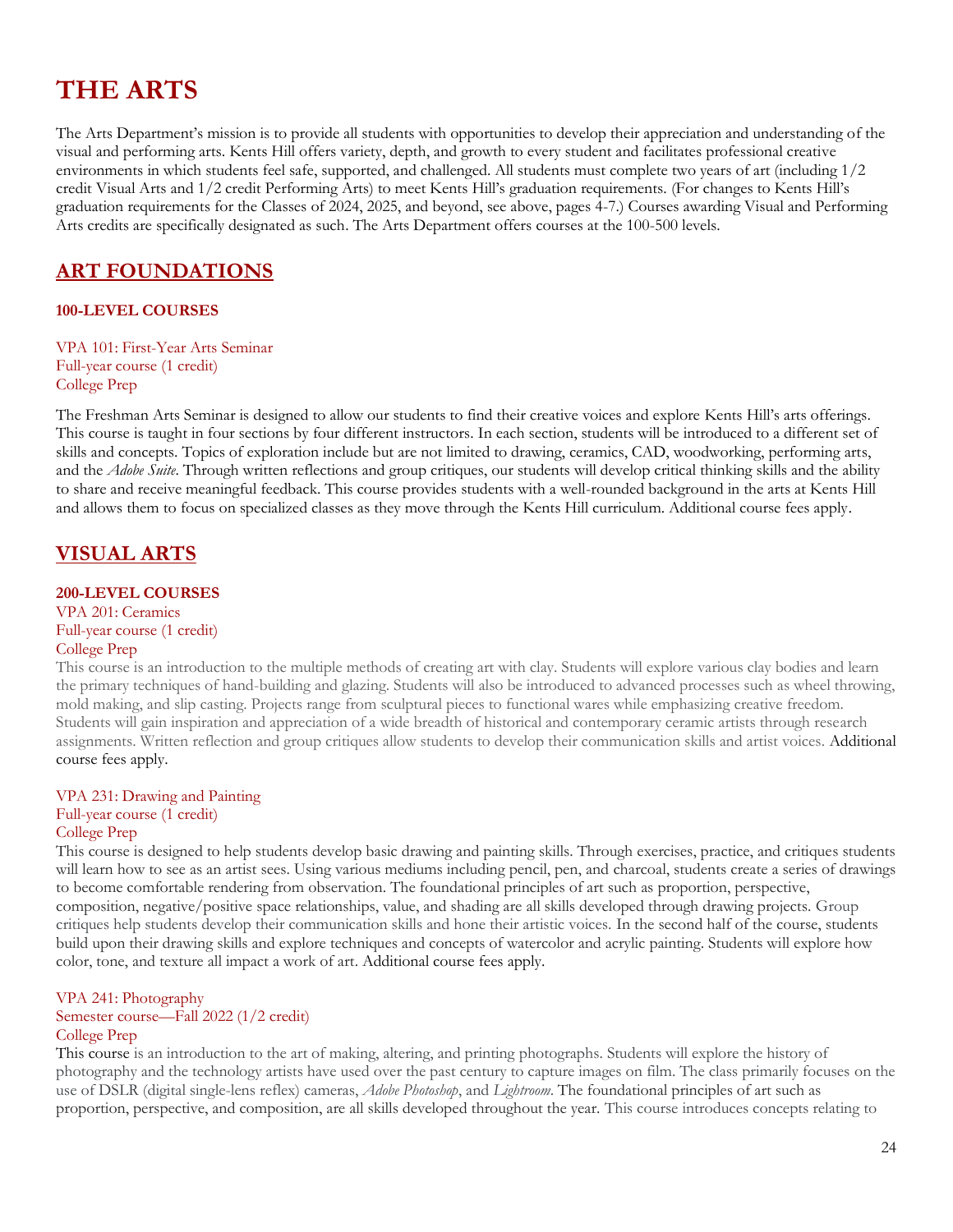studio photography and lighting techniques. Students will work at cultivating a personal voice through their photos and effectively communicating their ideas and stories visually. Additional course fees apply.

## VPA 271: Sculptural Materials and Processes Semester course—Spring 2023 (1/2 credit)

### College Prep

This course explores concepts, materials, and processes associated with contemporary sculptural practices. Students will be introduced to the tools and techniques associated with fabricating objects in a variety of materials such as wire, cardboard, wood, and found objects. Through demonstrations and assignments students will understand how the foundational principles of art sculpture line, volume, space, and texture are employed to create works of three-dimensional art. Students will be introduced to contemporary artists, concepts, and ethos through readings, research, and group critiques.

### VPA 281: Jewelry Making and Metalsmithing Semester course—Spring 2023 (1/2 credit) College Prep

This course explores the concepts and skills of making jewelry and body adornment. Students will learn to work with metal from a Fine Arts perspective to create one-of-a-kind wearable sculptures. Students learn how to work with copper and silver as they also learn to design and build functional and sculpture work. Through technical demonstrations and assignments, students will learn a variety of skills such as cutting, soldering, riveting, sanding, and stone setting. Through slideshows and individual research, students are introduced to historical and contemporary metal-working concepts and artists. Through written reflection and group critiques students develop their communication skills and artistic voices. Additional course fees apply.

### VPA 291: Green Woodworking Semester Course—Fall 2022 (1/2 credit) College Prep

This course focuses on the relationship between nature and design. In the forest and in the woodworking studio, students will develop skills in designing and making through the exploration of natural materials, systems, and forms. We will engage in a variety of outdoor learning opportunities such as working with the Maine Forest Service to measure the health of the Kents Hill forest in our established FERN (Forest Ecology Research Network) plot. This class also investigates nature through the lens of an artist. Students will develop skills and understanding of tools and technology related by creating greenwood furniture and environmental sculptures. Keeping a sketchbook and reflection journal is an integral part of this course; over the course of the semester students, will sketch, take notes, and reflect on the process, concepts, and skills they have explored. Additional course fees apply.

### **300-LEVEL COURSES**

### VPA 301: Art of Short Film

## Full-year course (1 credit visual art)

### College Prep

The Art of Short Film educates and engages students in all aspects of producing a short film. Using *Adobe Premiere* software, video cameras, tripods, professional lighting, and audio equipment, students create their own collection of short (1-5 minute) films. Striving artistically to showcase the elements of cinema into compelling visual storytelling is a major goal of the course. Students work in groups and individually depending on the project. The principles of filming (framing, pan & zoom, angles, etc.) as well as editing (cutting, pacing, etc.) are covered. For homework, students research various film techniques, post videos, and report on their findings. Additional course fees apply.

## VPA 311: Community Design and Build

### Full-year course (1 credit visual art) College Prep

This course focuses on project-based learning, the design-thinking process, collaborative learning, and the value of giving back to the community. In this course, students lead the way to identify instances where designed interventions and creations can positively impact our campus and the greater community. Students work collaboratively to design and create one-of-a-kind objects of value that enrich the quality of life on and around Kents Hill. Students learn structural and aesthetic problem-solving skills through a variety of in-class projects. Students are introduced to traditional and contemporary woodworking tools and techniques ranging from hand tools to CAD (computer-aided design) software to bring their ideas into reality. Students will keep a journal of sketches, ideas, and goals for the semester providing an opportunity to practice self-observation and reflective writing on the making process. Additional course fees apply.

### **500-LEVEL COURSES**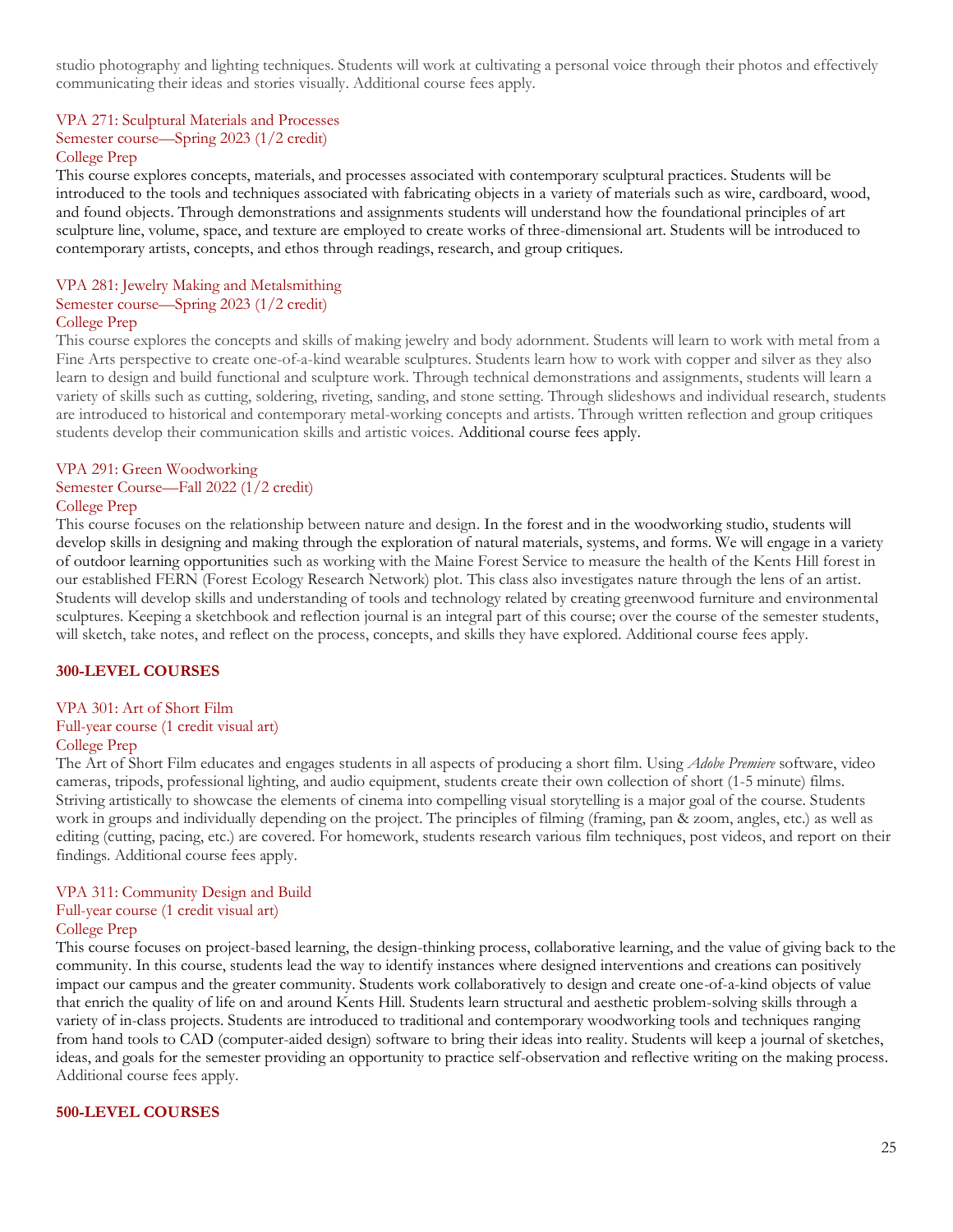### VPA 501: AP Two-Dimensional Studio Art Full-year course (1 credit visual art) Advanced Placement

This course is intended for juniors, seniors, and Academic Gap Year students who are serious about art and are considering a major or minor in art in college. Students will pursue individualized research and artistic investigation on a self-determined topic of interest. Students will prepare an art portfolio for the AP 2-D or the Drawing Studio Art exam in May and as a supplement for their college portfolio applications. The goals of this course are to encourage creative as well as systemic investigation of formal and conceptual issues; to emphasize art as an ongoing process involving informed and critical decision-making; to develop technical skills and to familiarize students with the functions of the visual elements. Instructor permission is required for this course. Additional course fees apply.

VPA 511: AP Three-Dimensional Studio Art Full-year course (1 credit visual art) Advanced Placement

This course is intended for juniors, seniors, and Academic Gap Year students who are serious about art and are considering a major or minor in art in college. Students will pursue individualized research and artistic investigation on a self-determined topic of interest. Students will prepare an art portfolio for the AP 3-D Studio Art exam in May and as a supplement for their college portfolio applications. The goals of this course are to encourage creative as well as systemic investigation of formal and conceptual issues; to emphasize art as an ongoing process involving informed and critical decision-making; to develop technical skills and to familiarize students with the functions of the visual elements. Instructor permission is required for this course. Additional course fees apply.

## PERFORMING ARTS

### **200-LEVEL COURSES**

VPA 202: Electric Composition

Semester course—Fall 2022 and Spring 2023 (1/2 credit)

#### College Prep

.

This semester-long course will focus on the fundamentals of music, notation, rhythm, melody, harmony, timbre, texture, and form. Students will take that musical knowledge and learn how to compose music in various electronic media. Using our recording studio, students will learn the nuance of recording, mixing, editing, sampling, and producing music. Students will create high-quality recordings and electronic compositions using a wide array of tools and techniques. No prior musical training is required.

### VPA 224: Instrumentation and Performance Semester course—Fall 2022 and Spring 2023 (1/2 credit) College Prep

This course provides students the opportunity to learn or develop the skills, mechanics, and knowledge required to play an instrument. Students will learn to play music individually, as well as be challenged to take on collaborative projects and play within a group. Additionally, students will be introduced to the basics of using professional music equipment and the basics of the recording process. Students may choose from a variety of instruments including but not limited to voice, guitar, percussion, and so on, as their focus of study. Students taking this course will be required to perform on specific dates throughout the semester, and show the progress of instrument study through periodic panel performances. Students are encouraged to bring their own instruments if possible, though doing so is not necessary or required. Students do not need previous instrumentation skills. Additional course fees apply. **NEW COURSE!**

### VPA 234: Theater and Stagecraft

Semester course—Fall 2022 and Spring 2023 (1/2 credit)

### College Prep

In this course, students will be introduced to the basic skills of stage performance and stagecraft. Students will explore technical theater skills such as lighting, sound, costumes, and the production of a show. Not only will students learn backstage skills, but will also touch on performing in front of their classmates. Students will learn public speaking skills and acting techniques through monologues, actor warm-ups, and stage direction. Through in-class exercises and reflective writing assignments, students will learn how to give and receive feedback on their efforts. This class will collaborate with the Kents Hill Theater Department on the production of its theatrical performances. Using their creative voices to design and fabricate sets students will learn basic carpentry and painting skills to bring the theater sets to life. **NEW COURSE!**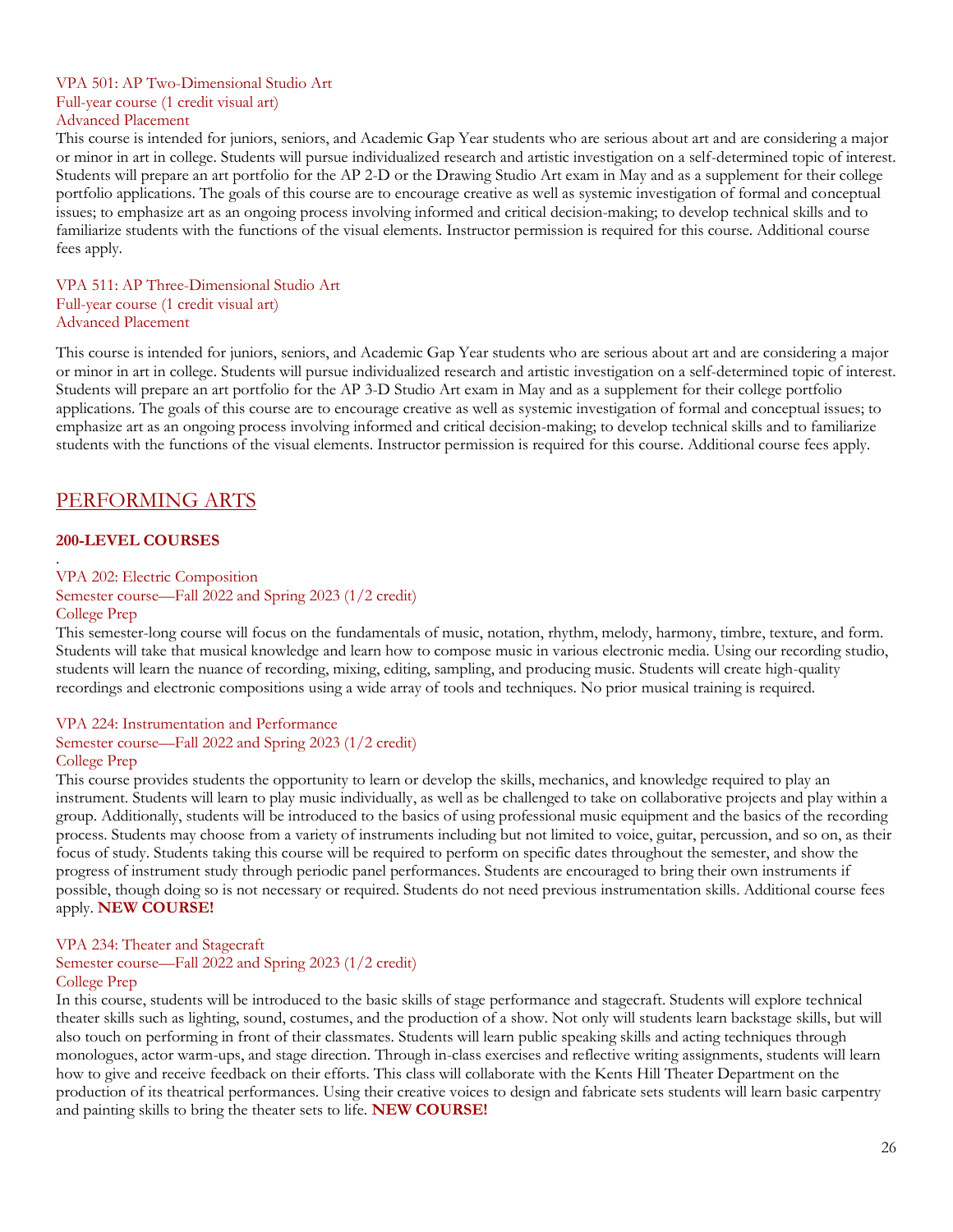### VPA 244: Music Theory Semester course—Fall 2022 and Spring 2023 (1/2 credit) College Prep

In this course, students will develop the fundamental skills of music theory and composing music. They will learn the basics of music notation (clefs, pitch, note values, bar lines, time signatures, and key signatures) and be introduced to historical and contemporary musical styles. Students will practice composing by creating original phrases of music on computer compositions programs *Musescore* and *Flat.io.* We will then dive deeper and cover more complex scales, chords, rhythm, and harmonic and melodic concepts. Students will also learn how to sight-read written music and study orchestrations for film and television. The semester will culminate in students composing original pieces and sharing them with the community. Students will leave the course with a basic understanding of Music Theory and Composition.

# **MATHEMATICS**

Kents Hill's Mathematics program is designed to help students master algebraic skills, understand algebraic methods, reason graphically and analytically, and utilize mathematics in solving everyday problems. Math courses are offered at the 100-500 levels and include several Honors and Advanced Placement options that move at an accelerated pace and cover content in considerable breadth and depth. Such courses require a serious commitment from the student in addition to a willingness to invest extra time and effort in mastering the material. Please note that all students are required to complete at least three years of mathematics including Algebra 1, Algebra 2, and Geometry, and that because most selective college require four years of mathematics, the Math Department and College Counseling strongly recommend completing a fourth year. All students must have a TI-84 graphing calculator or the equivalent.

### **100-LEVEL COURSES**

### MAT 101: Algebra 1 Full-year course (1 credit) College Prep

Algebra 1 provides the foundation for further study in high school mathematics. The course emphasizes the habits of mind that promote success in mastering the skills and concepts in this course and in future mathematics courses. Students will be given opportunities to display creativity by demonstrating different ways of reaching a solution, to develop collaboration skills by regularly working with classmates, to practice critical-thinking by taking what we learn and applying it outside of our classroom, and to communicate effectively by participating in class discussions and explaining one's thinking. Since learning math often requires tenacity and persistence, students' character will evolve as they develop productive study habits and become more resilient. Students will also reflect on their learning through engagement, self-assessments, and post-test surveys about their work habits.

### **200-LEVEL COURSES**

### MAT 201: Geometry

Full-year course (1 credit)

### College Prep

Geometry is a year-long course that introduces Kents Hill students to geometric reasoning as a process for problem-solving. Geometry explores topics including i) triangle congruency and similarity, ii) properties of circles and convex polygons, and iii) the dimensional concepts of length, area, and volume. The study of geometry blends diagrams and other visual representations with algebraic methods. Students are also introduced to the presentation of ideas in the format of formal and informal proof. In addition to traditional lecture, the course content is developed through exploration and discovery, often through ruler and compass constructions and the use of physical manipulatives. The goals of the course include communicating relationships with new aspects of mathematical language while learning to think critically and rationally. Prerequisite: MAT 101: Algebra 1.

## MAT 211: Honors Geometry

Full-year course (1 credit)

## Honors

Honors Geometry is a year-long course that introduces students to geometric reasoning as a process for problem-solving. Honors Geometry includes the material studied in College Prep Geometry but requires students to develop a greater understanding of the underlying geometric concepts and algebraic techniques that support methods of solution. The Honors Geometry course assumes greater facility with algebra and it also places greater emphasis on proof and justification. In addition to traditional lecture, the course content is developed through exploration and discovery, often through ruler and compass constructions and the use of physical manipulatives. The goals of the course include communicating relationships with new aspects of mathematical language while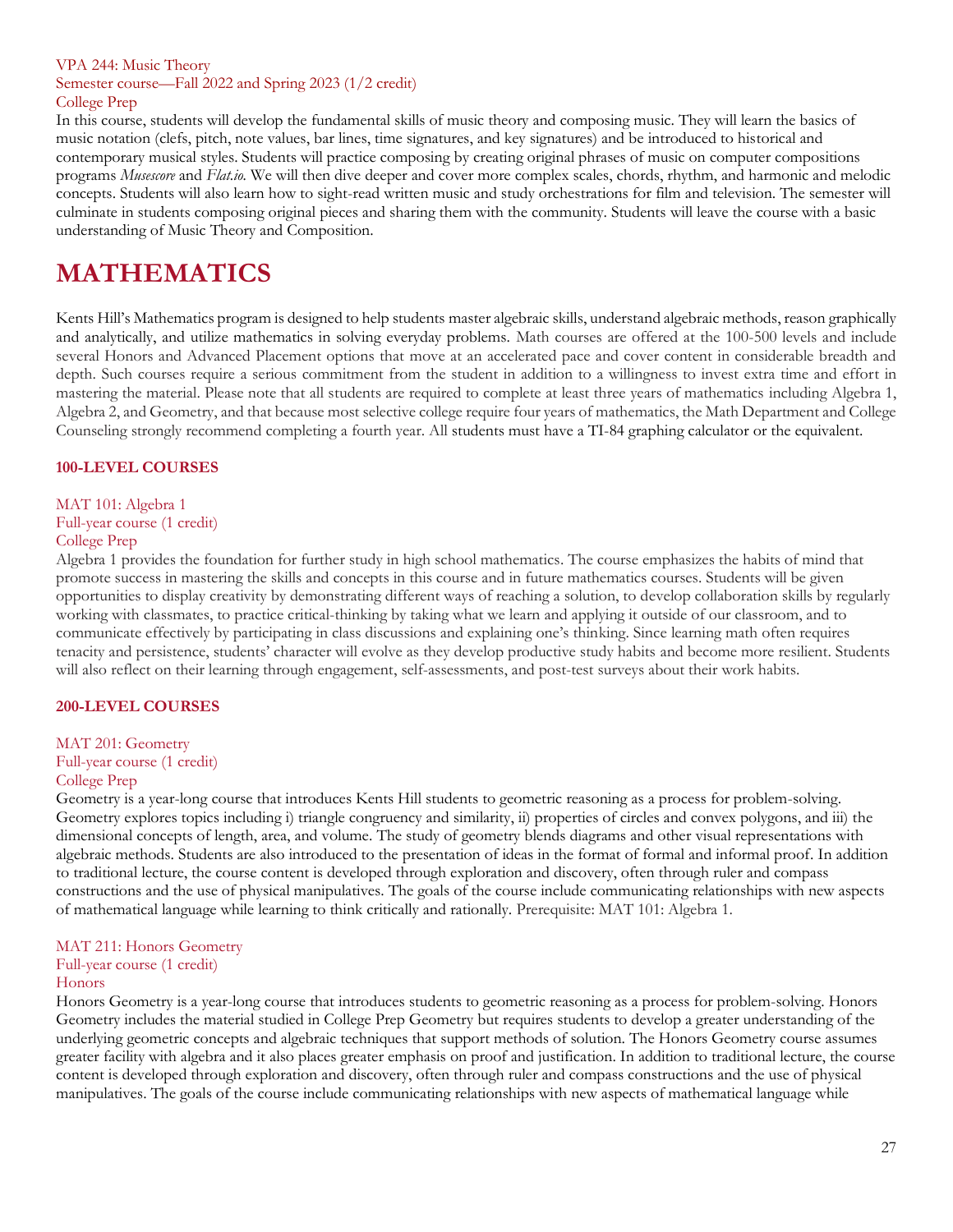learning to think critically and rationally. Since this course moves at an accelerated pace, success requires independence and resourcefulness from the students. Prerequisite: MAT 101: Algebra 1 and instructor permission.

### **300-LEVEL COURSES**

### MAT 301: Algebra 2

### Full-year course (1 credit) College Prep

Algebra 2 is an intermediate algebra course intended to develop an understanding of algebra as symbolic language that we utilize to describe mathematical problems and communicate solutions. Algebra 2 begins by reviewing and extending students' command of linear equations and inequalities. The course includes an intensive study of second-degree equations and inequalities. By exploring methods of solution including factoring and the quadratic formula, students gain computational facility with quadratic expressions while also exploring related concepts such as complex numbers. Algebra 2 introduces the concept of function and underscores the importance and utility of graphical representation of quadratic functions. Additional topics in this course may include exponential equations, logarithms, right triangle trigonometry and conic sections. Throughout the course, students will work collaboratively with classmates to support broader goals of all mathematics courses at Kents Hill: actively exploring alternative methods of solution, developing the ability to communicate mathematical ideas, and reflecting critically on one's solutions and the process. Prerequisite: MAT 101.

### MAT 311: Honors Algebra 2

### Full-year course (1 credit)

### Honors

Honors Algebra 2 is a rigorous course that includes the study of the material in College Prep Algebra 2, as well as an intensive study of second-degree equations and inequalities. By exploring methods of solution including factoring and the quadratic formula, students gain computational facility with exponents while also exploring related concepts such as complex numbers. Due to the accelerated pace of this Honors-level course, topics include polynomial functions, conic sections, and rational equations. Honors Algebra 2 places a greater emphasis on the concept of function and the importance of linking symbolic and graphical representation than the college prep-level course. Students will become proficient at using a graphing calculator and justifying their approach to problem solving. Prerequisite: MAT 101: Algebra 1 and instructor permission.

### **400-LEVEL COURSES**

### MAT 411: Statistics and Probability

### Full-year course (1 credit)

### College Prep

Statistics introduces students to the major concepts and tools for collecting, analyzing, and drawing conclusions from data. Major components of the course include: i) describing, displaying and interpreting data, ii) examining methods of collecting data collection with consideration of bias and randomness, iii) probability, specifically looking at the mathematical rules that govern the analysis of random events. Those three components culminate in the study of statistical inference, estimating population parameters, and testing hypotheses. The pace of this course may vary and will allow for deeper investigation of topics that interest the class and will include a larger focus on utilizing technology. Prerequisites: MAT 201: Geometry and MAT 301: Algebra 2.

### MAT 421: Precalculus Full-year course (1 credit)

### College Prep

Precalculus builds on the skills students have gained in Algebra 1, Geometry, and Algebra 2 as they increase their knowledge of functions. The course begins with a thoughtful review of linear and quadratic functions to prepare students to use those concepts in an analysis of more complex functions, which include exponential and logarithmic functions. The course culminates with an intensive study of trigonometric functions. In Precalculus, students will work to communicate mathematically through words, numbers, and graphs. The course emphasizes the application of the functions as mathematical models that describe real word phenomena in order to promote mathematics as a tool for thinking critically about the real world. Prerequisites: MAT 201: Geometry and MAT 301: Algebra 2.

### MAT 431: Honors Precalculus

Full-year course (1 credit)

### Honors

This course utilizes the fundamental concepts and mechanical algebraic skills developed in earlier courses to study advanced algebraic concepts to support future study of calculus. The honors course presumes mastery of ideas and mechanical techniques